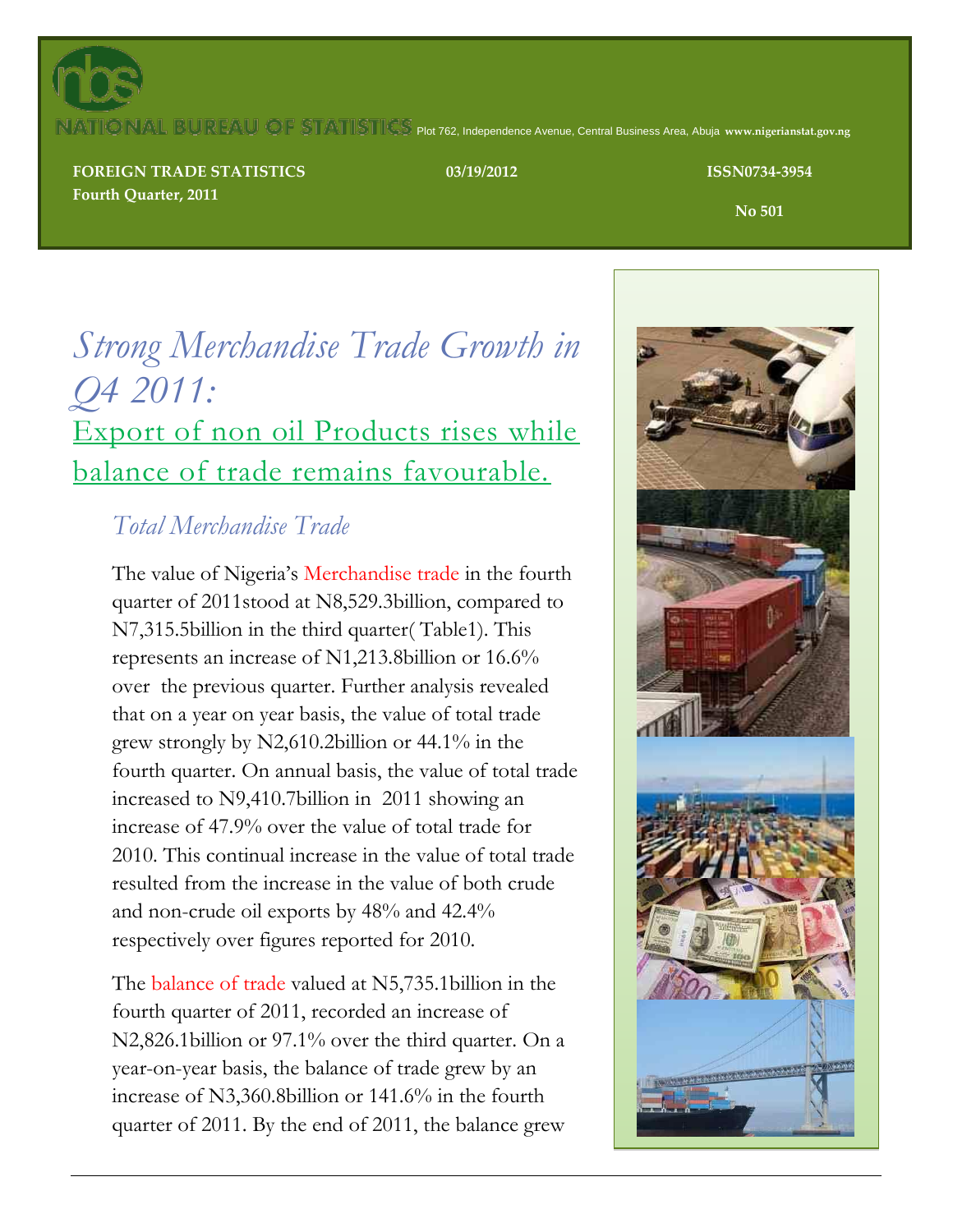favourably by N2,641.4billion or 41.5% over 2010 totals. Again, this can be attributed to the increase in both the crude oil and non-crude oil export values during the period under review.

# *Imports Classified by Standard International Trade Classification and Country of Origin.*

The total value of *imports* stood at N1,397.1billion in the fourth quarter indicating a decrease of N806.2billion or 36.6% over the third quarter. The year on year comparison revealed a decrease of N375.3billion or 21.2% during this period. At the end of 2011, total imports increased by N3,384.7billion or 50.9% of values reported in 2010.

The import classified by sections, as shown in Table 2, revealed that Boilers, Machinery and Appliances contributed N403.7billion or 28.9% of the total imports during the fourth quarter of 2011. Other major imports into Nigeria during the period under review included Vehicles, Air craft and parts with N173.2billion or 12.4%,Vegetable products with N145.6billion or 10.4%, Base Metals and Articles of base Metals with N143.1billion or 10.2%, and Products of chemical and Allied industries with N103.9billion or 7.4%.With respect to imports by destination in the fourth quarter, China, United States, India, Brazil and United Kingdom in that order were Nigeria's greatest trading partner in terms of imports with N285.0billion, N143.5billion, N110.5billion, N104.4billion and N71.0billion respectively.

The imports by region ( Table 4) revealed that Asia ranked first with N3,237.7billion or 32.3% of the total imports at the end of 2011.This was followed by The Americas with N2,706.1billion or 27.0% and Europe with N2,550.0billion or 25.4% respectively. Total imports from African countries stood at N820.0billion or 8.2%, while ECOWAS countries contributed N132.8billion of the total imports from Africa.

## *Exports Classified by Standard International Trade Classification and Country of Destination*

The total exports in the fourth quarter were valued at N7,132.2billion showing an increase of N2,019.9billion or 39.5% over the value reported in the previous quarter. Year-on-Year comparison showed an increase of N2985.5billion or 72.0% over the value of the fourth quarter of 2010. The value of non-crude oil exports grew by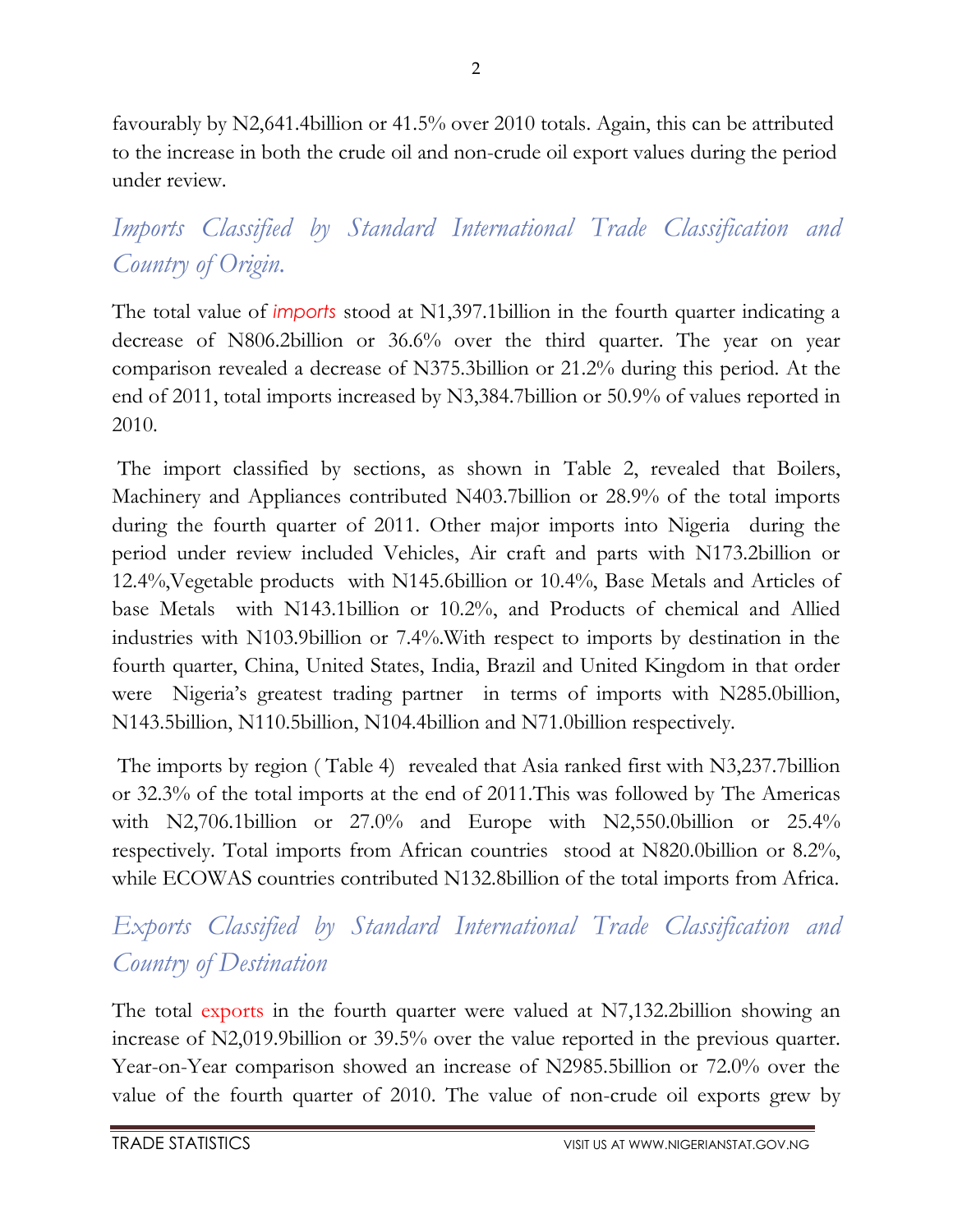N2312.9billion or 176.6% relative to the corresponding period in 2010 as reported by the Nigerian Customs Service to the National Bureau of Statistics. This significant increase in non-crude oil exports was due to a surge in other hydrocarbons and their refined products $\cdot$ . . Export by sections (Table 3) revealed that Mineral products contributed N5910.3billion indicating 82.9% of the total exports. This was followed by plastic rubber and Articles with N907.0billion or 12.7%, Prepared foodstuff, beverages, spirits and vinegar, tobacco with N96.6billion or 1.4%, Vegetable products with N55.8billion or 0.8% and vehicles, Aircraft, Vessels etc. with N47.7billion or 0.7%. The value of crude oil exports in the fourth quarter stood at N3,509.9billion or 41.2% of the total trade.

With respect to export by Country of Destination in the fourth quarter, United States, United Kingdom, India, Spain and Brazil in that order were Nigeria's leading trading partners with N1574.6billion, N900.2billion, N633.0billion, N586.0billion and N472.4billion respectively.

At the end of 2011, total export by region, (Table 5) stood at N19,036.0billion with The Americas leading with N7874.9billion or 41.3%, Europe followed with N5678.2 or 29.8% and Asia with N59.9billion or 16.2%. Export to African Countries stood at N2,027.5billion at the end of 2011 with ECOWAS contributing N553.2billion.

1

<sup>1</sup> Data reported by NBS in this section is obtained from the Nigerian Customs Service.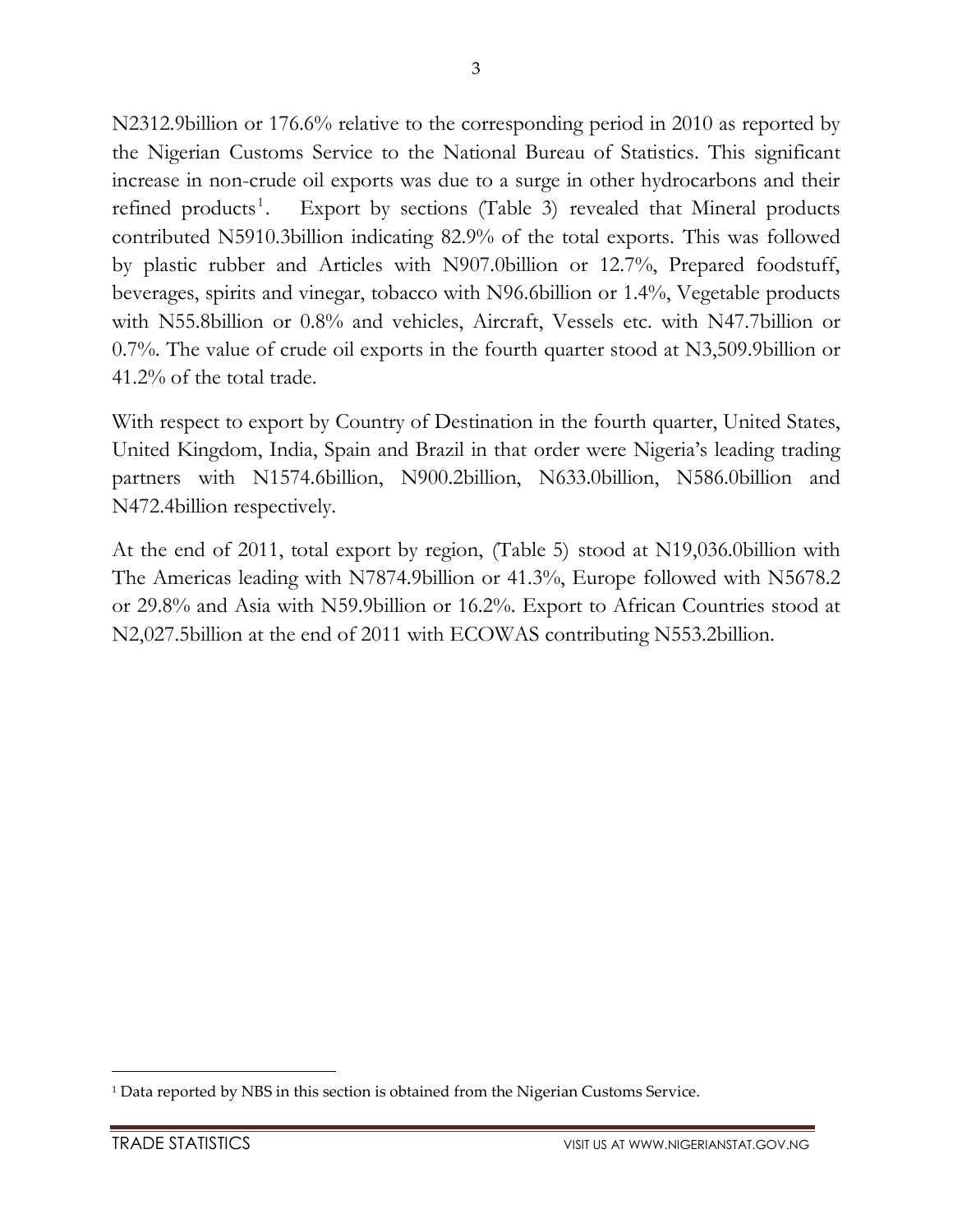

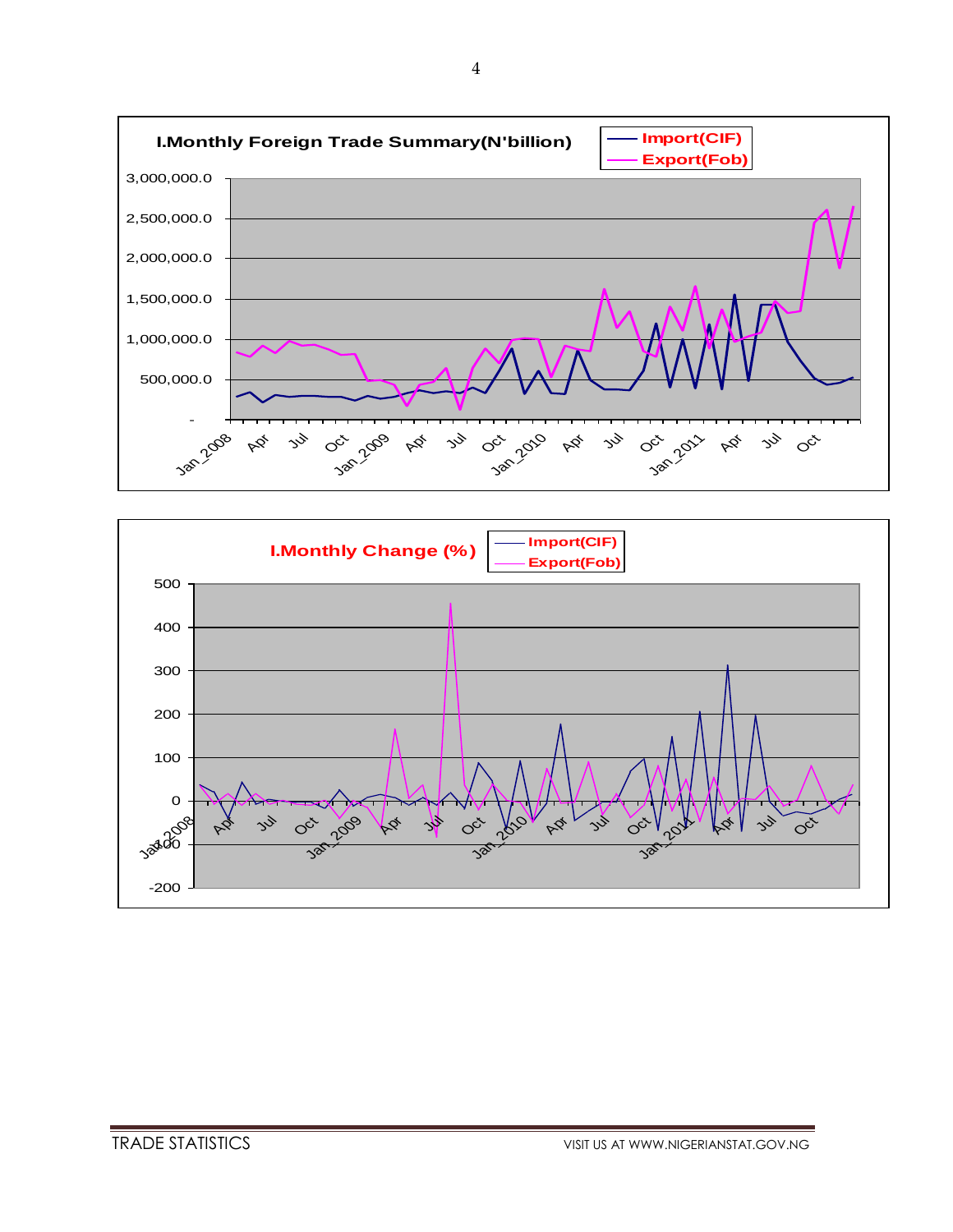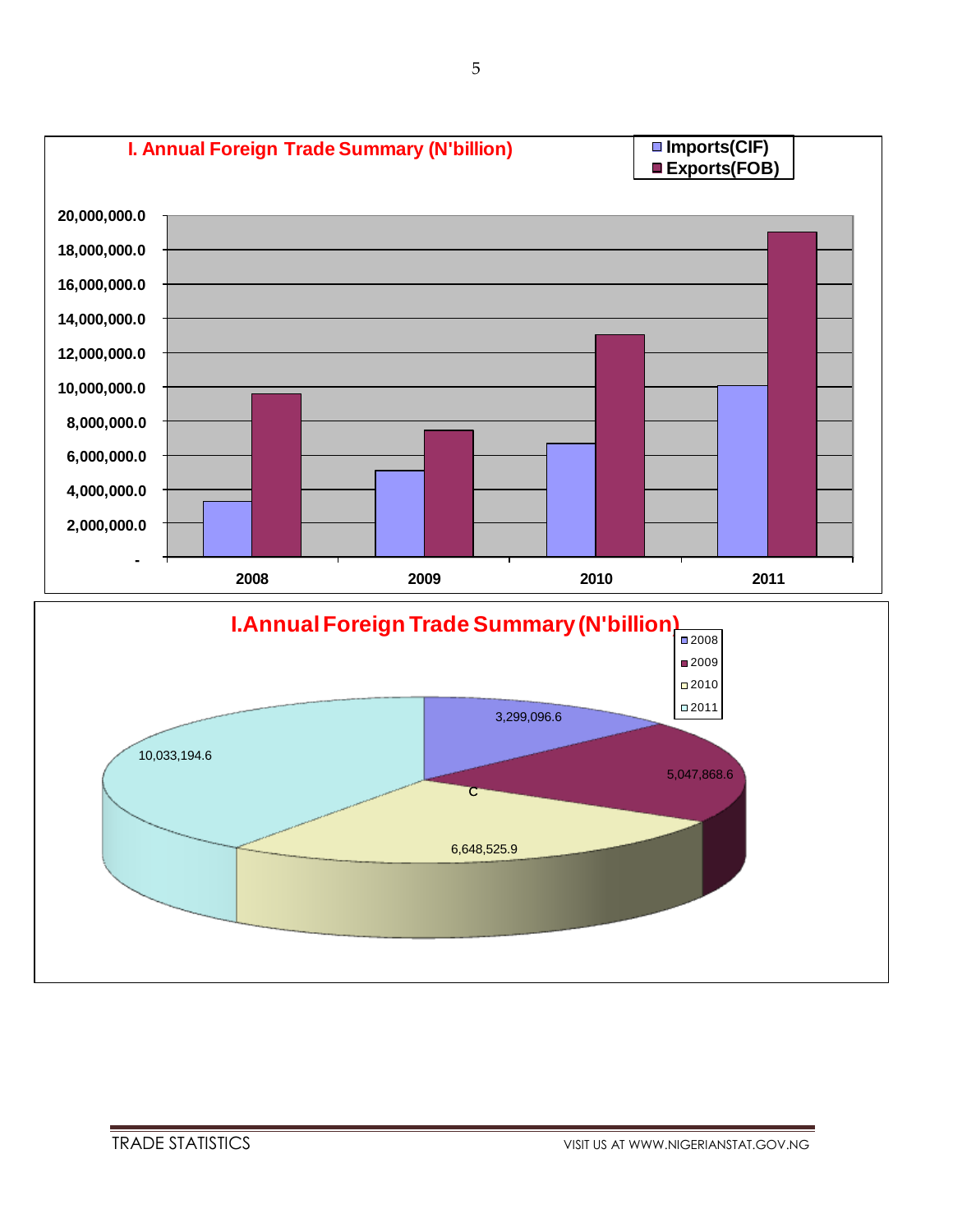### *Methodology*

The National Bureau of Statistics publishes this Trade statistics report quarterly. Trade statistics compilation by NBS is largely from secondary data sources.

#### **Data Sources:**

The Nigerian Customs through the Nigeria Integrated Customs Information System, Cobalt International Plc (on export commodities), Nigerian National Petroleum Corporation and various oil companies in the upstream and downstream sectors of the oil industry, Nigerian Ports, Petroleum Products Price Regulatory Agency, Central Bank of Nigeria.

#### **Validation & Quality Assurance:**

After collecting data from the above sources, it is verified for outliers, Data validation is undertaken through a sample of the various Nigerian Customs outposts in Nigeria. Equally, regular visits are paid to the various outposts of Cobalt International for export validation using the extensive NBs field network. Weight harmonization is carried out through the various entry posts of imports and exports in Nigeria.

#### **Processing/Analysis:**

Data processing is done using the Global Eurotrace software and the processed data is banked in the trade database. We use the Standard International Trade Classification (SITC) to categorize trade items.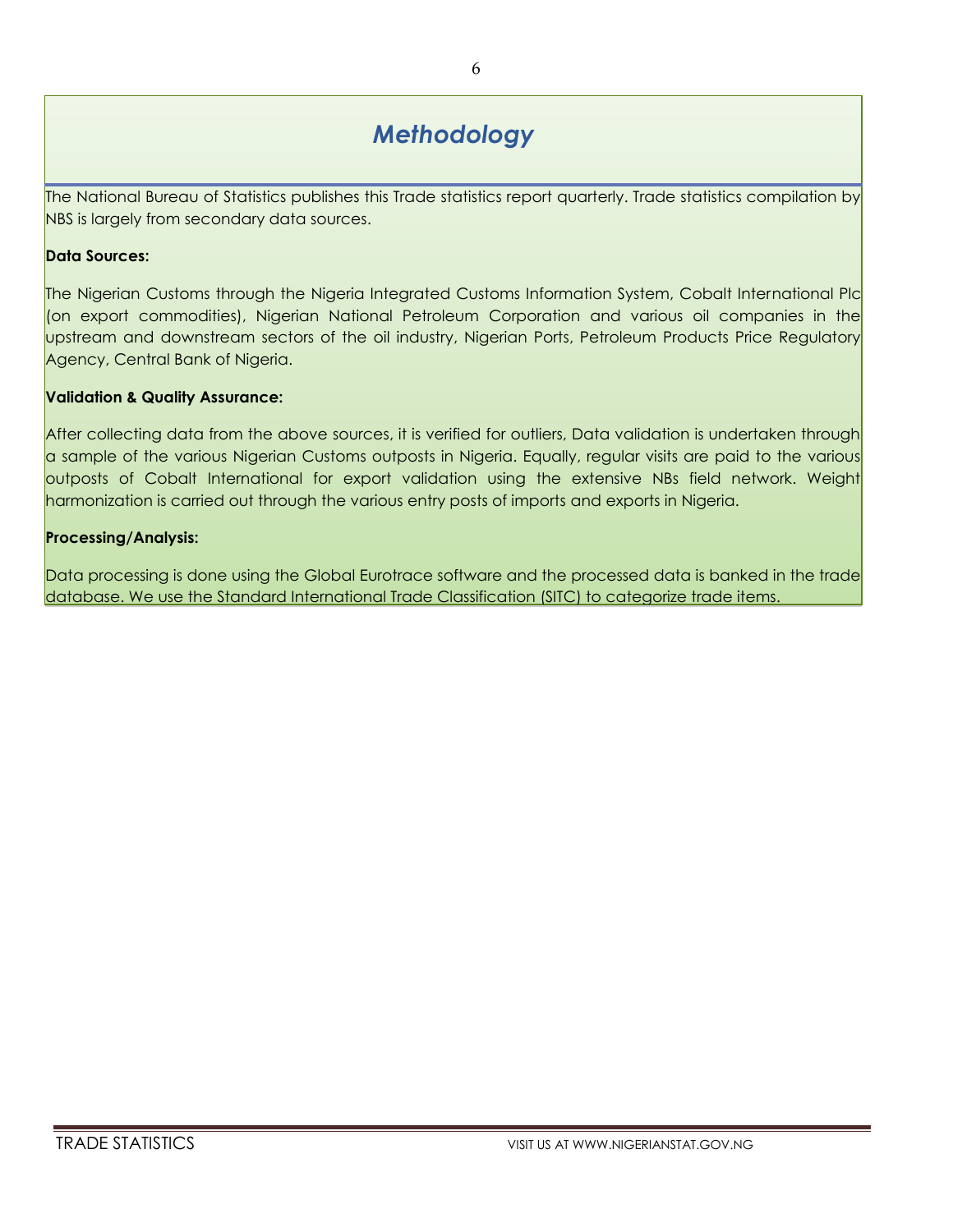| 2011 Fourth Quarter Export |             |                                                                               |                   |
|----------------------------|-------------|-------------------------------------------------------------------------------|-------------------|
|                            |             | The first Fifteen Commodities that ranked highest in Export were:             |                   |
| Ranking                    | <b>HS10</b> | Commodities                                                                   | Value(N)          |
| $\mathbf{1}$               | 2709000000  | Petro.oils and oils obtained from bituminous<br>minerals, crude               | 3,509,949,312,114 |
| $\overline{2}$             | 4001220000  | Tech. specified nat. rubber, in pry. forms/in plates,<br>etc                  | 900,189,606,347   |
| 3                          | 2711110000  | Natural gas, liquefied                                                        | 708,665,371,629   |
| $\boldsymbol{4}$           | 2711120000  | Propane, liquefied                                                            | 118,993,529,439   |
| 5                          | 1207400000  | Sesame seeds                                                                  | 32,379,939,126    |
| 6                          | 1801001100  | Superior quality raw cocoa beans                                              | 32,070,882,849    |
| $\overline{7}$             | 1801000000  | Cocoa beans, whole or broken, raw or roasted                                  | 27,984,468,857    |
| $\bf 8$                    | 8908000000  | Vessels and other floating structures for breaking up                         | 23,981,669,800    |
| 9                          | 4113100000  | Leather further prepared after tanning or of goats<br>or kids                 | 19,496,771,000    |
| 10                         | 0801310000  | Cashew nuts, in shell, fresh or dried                                         | 18,513,874,447    |
| 11                         | 2402200000  | Cigarettes containing tobacco                                                 | 18,420,040,879    |
| 12                         | 4106210000  | Tanned or crust hides and skins of other in the wet<br>state (including wet-b | 15,633,349,135    |
| 13                         | 4106220000  | Tanned or crust hides and skins of other in the dry                           | 8,607,513,256     |
| 14                         | 7601200000  | Aluminium alloys, unwrought                                                   | 5,834,346,021     |
| 15                         | 0306130000  | Frozen shrimps and prawns                                                     | 5,731,569,323     |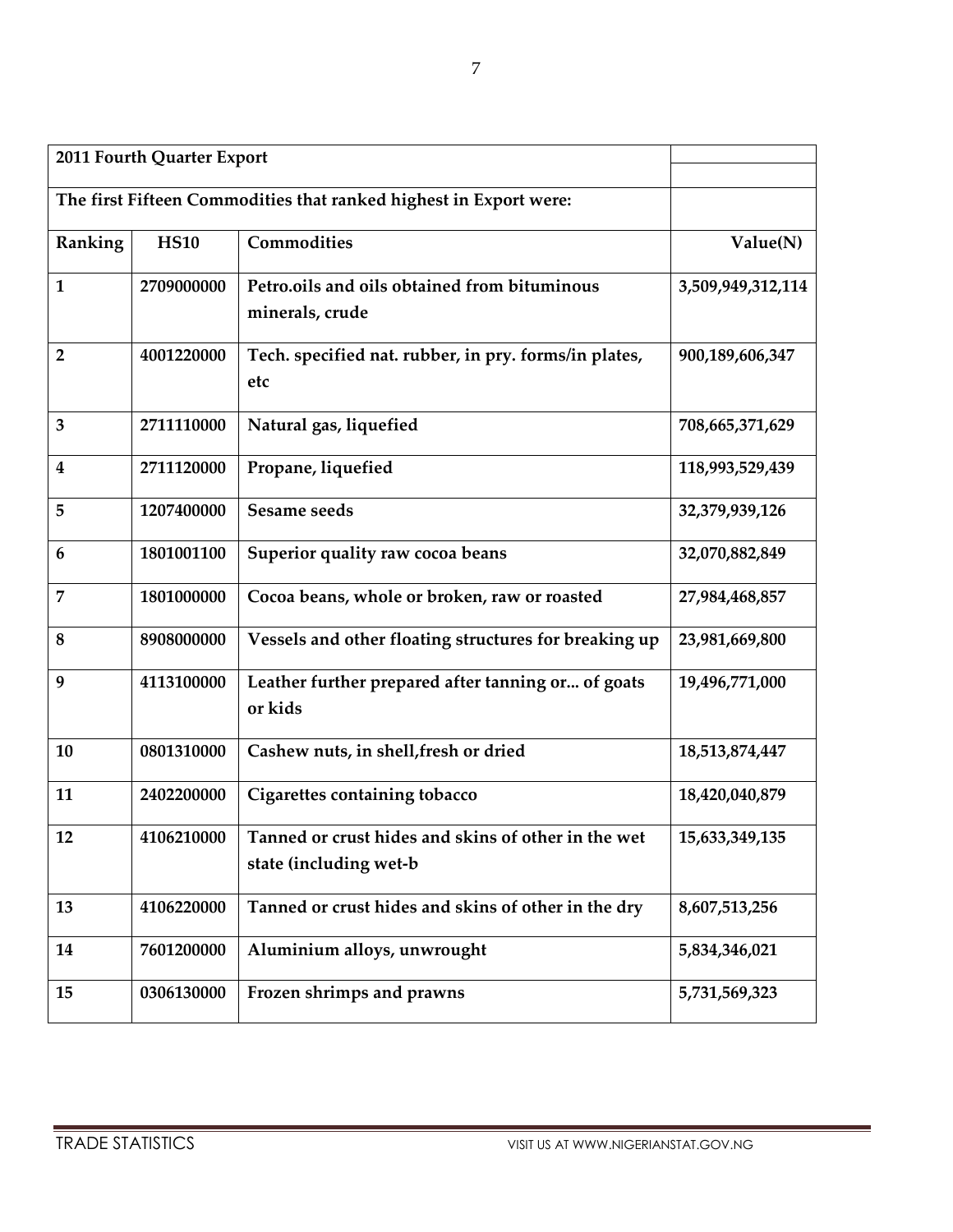| The first Fifteen Commodities that ranked highest in Import were: |             |                                                                                   |                |
|-------------------------------------------------------------------|-------------|-----------------------------------------------------------------------------------|----------------|
| Ranking                                                           | <b>HS10</b> | Commodities                                                                       | Value(N)       |
| 1st                                                               | 1006301000  | Semi-milled or wholly milled rice, in packg of more<br>than 5kg or in bulk        | 80,111,809,696 |
| 2nd                                                               | 8455210000  | Hot or combination hot and cold metal-rolling mills                               | 78,670,540,895 |
| 3rd                                                               | 1001900000  | Spelt, common wheat and meslin                                                    | 46,105,997,671 |
| 4th                                                               | 8711201000  | Imported motorcycles and cycles, imported CKD by<br>estab manuf >50cc <= 250cc    | 35,657,803,614 |
| 5th                                                               | 1701110000  | Raw cane sugar, in solid form                                                     | 22,703,846,983 |
| 6th                                                               | 2710193900  | Other gas oils                                                                    | 22,111,427,337 |
| 7th                                                               | 0303790000  | Frozen fish, nes                                                                  | 20,933,943,795 |
| 8th                                                               | 7306190000  | Other tubes, pipes & hollow profiles (open seam or<br>welded), other              | 16,209,435,298 |
| 9th                                                               | 2523290029  | Portland cement, aluminous cement, slag<br>other(portland cement): bulk           | 14,403,335,588 |
| 10th                                                              | 8517620000  | Mach 4 the reception, conversion & transmission or<br>regeneration of voice,      | 14,218,322,997 |
| 11th                                                              | 8411820000  | Gas turbines, nes, of a power >5000kw                                             | 13,932,909,055 |
| 12 <sub>th</sub>                                                  | 3902100000  | Polypropylene, in primary forms                                                   | 13,575,859,776 |
| 13th                                                              | 4011200000  | New pneumatic tyres, of rubb.of a kind used on<br>buses/lorries                   | 12,813,926,343 |
| 14th                                                              | 0402211000  | Milk & cream in powder>1.5% fat not contain<br>sweetening matter specially made f | 11,513,115,612 |
| 15 <sub>th</sub>                                                  | 8479890000  | Machines, having individual functions, nes                                        | 11,422,967,146 |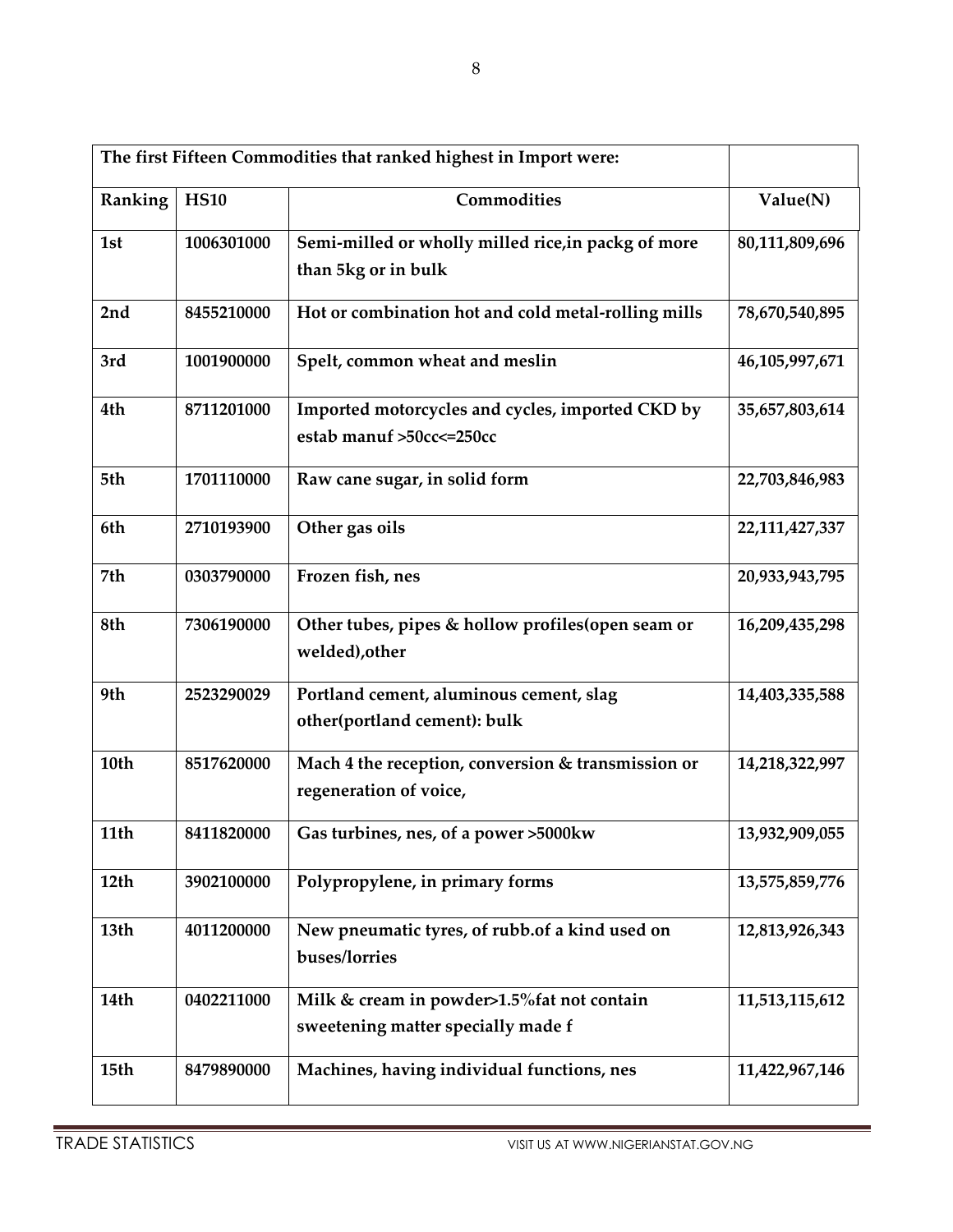|         | 2011 Fourth Quarter Import                                                     |                                  |                    |
|---------|--------------------------------------------------------------------------------|----------------------------------|--------------------|
|         | The first ten Nigerian trading partners<br>that ranked highest in Import were: |                                  |                    |
| Ranking | Code                                                                           | Country of<br><b>Destination</b> | Value(N)           |
| 1st     | CN                                                                             | <b>CHINA</b>                     | 285, 137, 749, 522 |
| 2nd     | <b>US</b>                                                                      | <b>UNITED</b><br><b>STATES</b>   | 143,520,727,661    |
| 3rd     | IN                                                                             | <b>INDIA</b>                     | 110,470,017,917    |
| 4th     | <b>BR</b>                                                                      | <b>BRAZIL</b>                    | 104,409,961,130    |
| 5th     | GB                                                                             | <b>UNITED</b><br><b>KINGDOM</b>  | 70,989,324,156     |
| 6th     | <b>BE</b>                                                                      | <b>BELGIUM</b>                   | 49,586,884,009     |
| 7th     | <b>FR</b>                                                                      | <b>FRANCE</b>                    | 41,908,686,064     |
| 8th     | <b>KR</b>                                                                      | <b>KOREA</b><br><b>REPUBLIC</b>  | 38,718,728,716     |
| 9th     | IP                                                                             | <b>JAPAN</b>                     | 30,875,569,166     |
| 10th    | IT                                                                             | <b>ITALY</b>                     | 30,259,741,074     |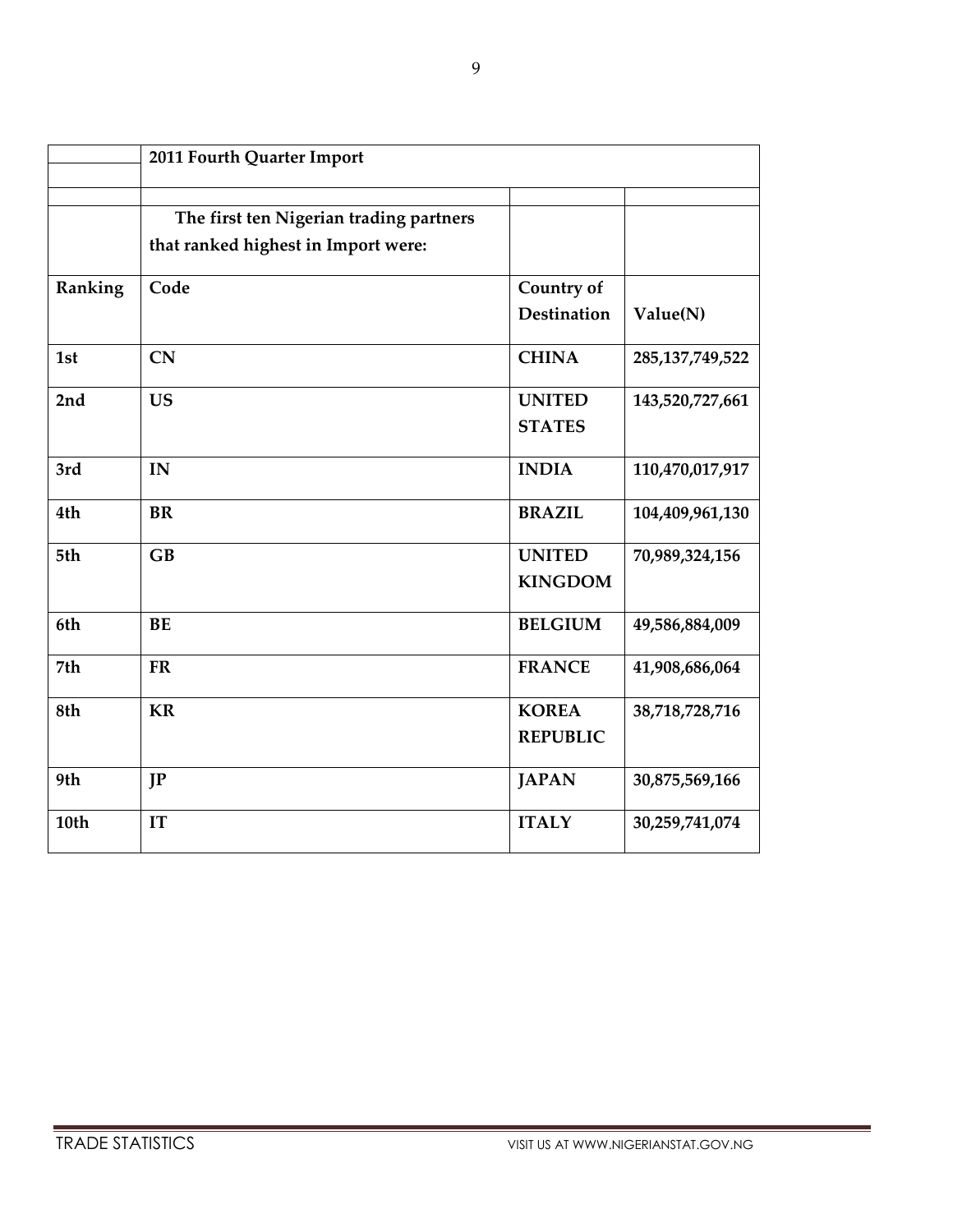|                         | 2011 Fourth Quarter EXPORT                                                  |                               |                   |                 |                    |  |  |  |  |  |  |  |
|-------------------------|-----------------------------------------------------------------------------|-------------------------------|-------------------|-----------------|--------------------|--|--|--|--|--|--|--|
|                         | The first ten Nigerian trading partners that ranked highest in Export were: |                               |                   |                 |                    |  |  |  |  |  |  |  |
| Ranking                 | Code                                                                        | <b>Country of Destination</b> | Value(N)          | Crude Oil (N)   | Non Oil(N)         |  |  |  |  |  |  |  |
| $\mathbf{1}$            | <b>US</b>                                                                   | <b>UNITED STATES</b>          | 1,574,550,116,643 | 847,093,146,421 | 727,456,970,222    |  |  |  |  |  |  |  |
| $\overline{2}$          | GB                                                                          | <b>UNITED KINGDOM</b>         | 900,288,215,099   | 130,351,788,489 | 769,936,426,610    |  |  |  |  |  |  |  |
| 3                       | IN                                                                          | <b>INDIA</b>                  | 633,007,694,108   | 324,275,082,043 | 308,732,612,065    |  |  |  |  |  |  |  |
| $\overline{\mathbf{4}}$ | ES                                                                          | <b>SPAIN</b>                  | 585,969,733,806   | 300,173,764,057 | 285,795,969,749    |  |  |  |  |  |  |  |
| 5                       | <b>BR</b>                                                                   | <b>BRAZIL</b>                 | 472,842,807,557   | 334,379,930,611 | 138,462,876,946    |  |  |  |  |  |  |  |
| 6                       | IT                                                                          | <b>ITALY</b>                  | 472,391,957,257   | 269,249,280,875 | 203, 142, 676, 382 |  |  |  |  |  |  |  |
| 7                       | <b>FR</b>                                                                   | <b>FRANCE</b>                 | 398,640,185,564   | 269,364,046,193 | 129,276,139,371    |  |  |  |  |  |  |  |
| 8                       | NL                                                                          | <b>NETHERLANDS</b>            | 273,090,833,611   | 273,090,833,611 | $\bf{0}$           |  |  |  |  |  |  |  |
| 10                      | <b>AU</b>                                                                   | <b>AUSTRALIA</b>              | 171,069,057,065   | 66,908,074,916  | 104,160,982,149    |  |  |  |  |  |  |  |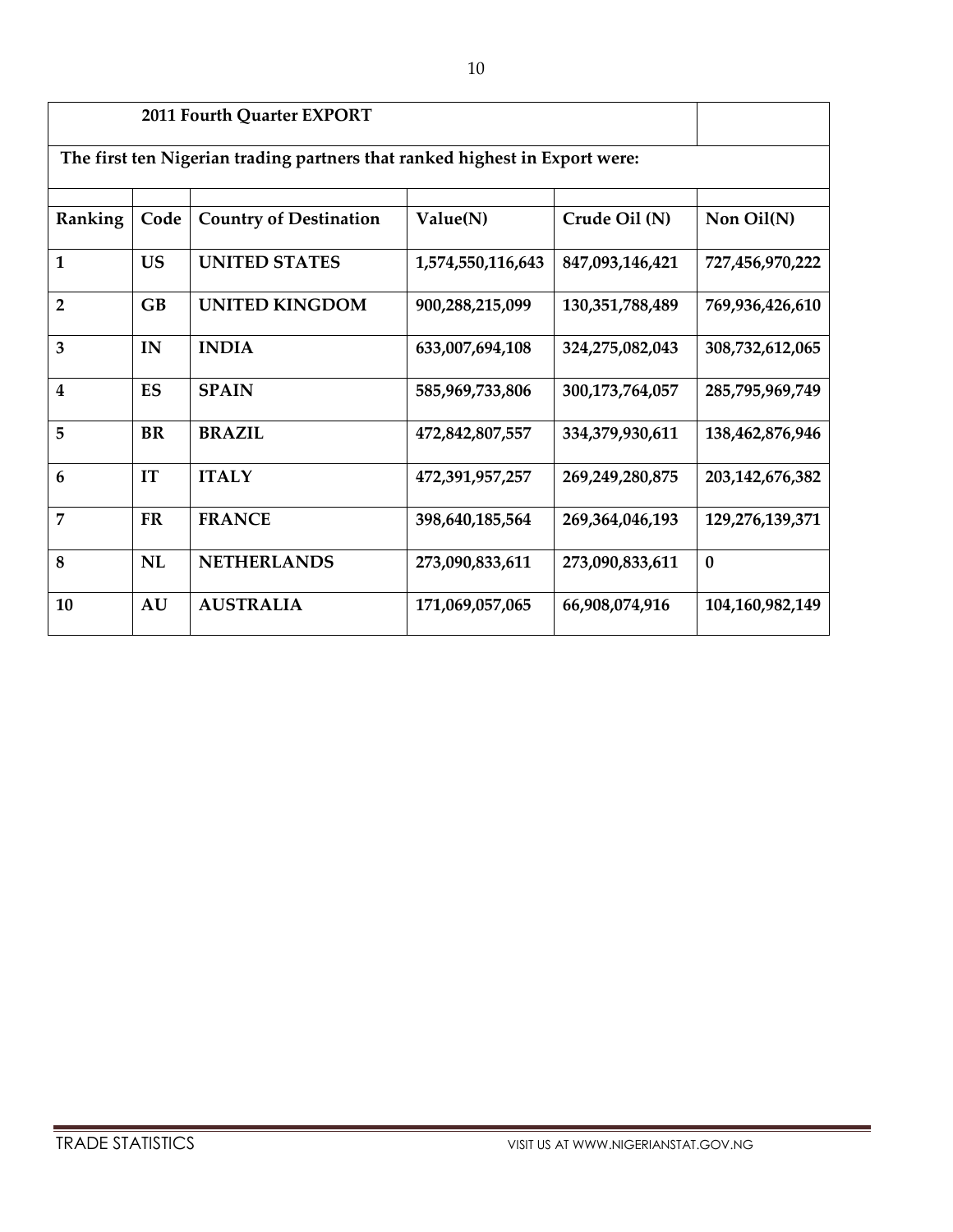|              |                | Table 1 Summary of Foreign Trade (N'Million) |                              |                            |                              |                            |                          |                 |                  |                |                |
|--------------|----------------|----------------------------------------------|------------------------------|----------------------------|------------------------------|----------------------------|--------------------------|-----------------|------------------|----------------|----------------|
|              |                |                                              |                              |                            |                              |                            |                          | Exports / Total | Oil /Total       | % Change       | % Change       |
|              |                | Imports (cif)                                | Exports(fob)                 | Balance                    | <b>Total Trade</b>           | Oil Exports                | Non_Oil Exports          | Trade (%)       | Exports (%)      | <b>Imports</b> | <b>Exports</b> |
| 2008<br>2009 |                | 3,299,096.6<br>5,047,868.6                   | 9,568,949.2<br>7,434,543.9   | 6,269,852.6<br>2,386,675.3 | 12,868,045.9<br>12,482,412.5 | 8,751,618.0<br>6,284,405.6 | 817,331.3<br>1,150,138.3 | 74.4<br>59.6    | $91.5$ -<br>84.5 | 20.1<br>53.0   | 39.1<br>22.3   |
| 2010         |                | 6,648,525.9                                  | 13,009,905.7                 | 6,361,379.8                | 19,658,431.6                 | 9,153,087.7                | 3,856,818.0              | 66.2            | 70.4             | 31.7           | 75.0           |
| 2011         |                | 10,033,194.6                                 | 19,035,952.2                 | 9,002,757.6                | 29,069,146.8                 | 13,544,437.4               | 5,491,514.8              | 65.5            | 71.2             | 50.9           | 46.3           |
| 2008         | Q1             | 824,101.6                                    | 2,516,600.7                  | 1,692,499.1                | 3,340,702.3                  | 2,327,391.8                | 189,208.9                | 75.3            | 92.5             | 37.0           | 45.1           |
|              | Q2             | 857,801.1                                    | 2,698,677.6                  | 1,840,876.5                | 3,556,478.7                  | 2,495,752.6                | 202,925.0                | 75.9            | 92.5             | 4.1            | 7.2            |
|              | Q <sub>3</sub> | 838,843.8                                    | 2,584,915.1                  | 1,746,071.2                | 3,423,758.9                  | 2,458,858.5                | 126,056.6                | 75.5            | $95.1 -$         | $2.2$ -        | 4.2            |
|              | Q4             | 778,350.1                                    | 1,768,756.0                  | 990,405.9                  | 2,547,106.0                  | 1,469,615.1                | 299,140.8                | 69.4            | $83.1 -$         | 7.2            | 31.6           |
| 2009         | Q1             | 957,725.1                                    | 1,016,900.6                  | 59,175.6                   | 1,974,625.7                  | 735,395.1                  | 281,505.5                | 51.5            | 72.3             | 23.0           | 42.5           |
|              | Q2             | 994,515.1                                    | 1,215,819.5                  | 221,304.4                  | 2,210,334.6                  | 1,092,397.2                | 123,422.3                | 55.0            | 89.8             | 3.8            | 19.6           |
|              | Q <sub>3</sub> | 1,310,612.2                                  | 2,218,352.8                  | 907,740.7                  | 3,528,965.0                  | 2,094,295.0                | 124,057.8                | 62.9            | 94.4             | 31.8           | 82.5           |
|              | Q4             | 1,785,016.3                                  | 2,983,470.9                  | 1,198,454.7                | 4,768,487.2                  | 2,362,318.2                | 621,152.7                | 62.6            | 79.2             | 36.2           | 34.5           |
| 2010         | Q1             | 1,492,424.5                                  | 2,307,040.4                  | 814,615.9                  | 3,799,464.9                  | 1,663,530.0                | 643,510.4                | 60.7            | $72.1$ -         | $16.4$ -       | 22.7           |
|              | Q2             | 1,220,177.6                                  | 3,603,058.2                  | 2,382,880.7                | 4,823,235.8                  | 2,346,693.0                | 1,256,365.3              | 74.7            | $65.1$ -         | 18.2           | 56.2           |
|              | Q <sub>3</sub> | 2,163,556.9                                  | 2,953,121.8                  | 789,565.0                  | 5,116,678.7                  | 2,305,543.3                | 647,578.5                | 57.7            | 78.1             | $77.3$ -       | 18.0           |
| 2011         | Q4<br>Q1       | 1,772,366.9<br>3,107,552.0                   | 4,146,685.2<br>3,217,724.6   | 2,374,318.3<br>110,172.6   | 5,919,052.1<br>6,325,276.6   | 2,837,321.5<br>2,422,772.3 | 1,309,363.7<br>794,952.3 | 70.1<br>50.9    | $68.4$ -<br>75.3 | 18.1<br>75.3   | 40.4<br>22.4   |
|              | Q2             | 3,325,346.0                                  | 3,573,779.4                  | 248,433.4                  | 6,899,125.4                  | 2,993,927.2                | 579,852.2                | 51.8            | 83.8             | 7.0            | 11.1           |
|              | Q <sub>3</sub> | 2,203,226.5                                  | 5,112,250.0                  | 2,909,023.5                | 7,315,476.5                  | 4,617,788.7                | 494,461.3                | 69.9            | $90.3 -$         | 33.7           | 43.0           |
|              | Q4             | 1,397,070.1                                  | 7,132,198.3                  | 5,735,128.2                | 8,529,268.4                  | 3,509,949.3                | 3,622,249.0              | 83.6            | $49.2$ -         | 36.6           | 39.5           |
| 2008         | Jan            | 279,104.3                                    | 834,517.4                    | 555,413.1                  | 1,113,621.8                  | 780,378.4                  | 54,139.0                 | 74.9            | 93.5             | 38.2           | 36.0           |
|              | Feb            | 340,239.2                                    | 771,997.3                    | 431,758.1                  | 1,112,236.5                  | 719,405.1                  | 52,592.2                 | 69.4            | 93.2             | 21.9           | 7.5            |
|              | Mar            | 204,758.1                                    | 910,085.9                    | 705,327.8                  | 1,114,844.0                  | 827,608.3                  | 82,477.6                 | 81.6            | $90.9$ -         | 39.8           | 17.9           |
|              | Apr            | 296,991.6                                    | 819,794.2                    | 522,802.6                  | 1,116,785.8                  | 709,112.8                  | 110,681.4                | 73.4            | 86.5             | 45.0           | 9.9            |
|              | May            | 275,382.9                                    | 967,406.2                    | 692,023.3                  | 1,242,789.1                  | 923,601.1                  | 43,805.2                 | 77.8            | $95.5$ -         | 7.3            | 18.0           |
|              | Jun            | 285,426.6                                    | 911,477.1                    | 626,050.5                  | 1,196,903.8                  | 863,038.7                  | 48,438.4                 | 76.2            | 94.7             | 3.6            | 5.8            |
|              | Jul            | 286,300.0                                    | 923,141.5                    | 636,841.5                  | 1,209,441.4                  | 876,482.7                  | 46,658.8                 | 76.3            | 94.9             | 0.3            | 1.3            |
|              | Aug            | 278,286.0                                    | 864,857.4                    | 586,571.4                  | 1,143,143.4                  | 815,135.5                  | 49,721.9                 | 75.7            | $94.3 -$         | 2.8            | 6.3            |
|              | Sep            | 274,257.9                                    | 796,916.2                    | 522,658.3                  | 1,071,174.0                  | 767,240.3                  | 29,675.9                 | 74.4            | $96.3 -$         | $1.4$ -        | 7.9            |
|              | Oct            | 231, 155.8                                   | 805,818.8                    | 574,663.0                  | 1,036,974.6                  | 620,088.7                  | 185,730.1                | 77.7            | $77.0 -$         | 15.7           | 1.1            |
|              | Nov            | 290,331.4                                    | 475,934.5                    | 185,603.1                  | 766,265.9                    | 395,437.0                  | 80,497.5                 | 62.1            | 83.1             | $25.6$ -       | 40.9           |
|              | Dec            | 256,862.9                                    | 487,002.7                    | 230,139.8                  | 743,865.6                    | 454,089.4                  | 32,913.2                 | 65.5            | $93.2$ -         | 11.5           | 2.3            |
| 2009         | Jan            | 280,506.1                                    | 422,962.7                    | 142,456.7                  | 703,468.8                    | 312,202.7                  | 110,760.1                | 60.1            | 73.8             | $9.2$ -        | 13.1           |
|              | Feb            | 323,859.3                                    | $162, 174.1$ -               | 161,685.2                  | 486,033.4                    | 46,192.2                   | 115,981.9                | 33.4            | 28.5             | 15.5           | 61.7           |
|              | Mar            | 353,359.7                                    | 431,763.8                    | 78,404.1                   | 785,123.5                    | 377,000.3                  | 54,763.5                 | 55.0            | 87.3             | 9.1            | 166.2          |
|              | Apr            | 322,705.4                                    | 463,552.7                    | 140,847.4                  | 786,258.1                    | 429,654.9                  | 33,897.9                 | 59.0            | $92.7 -$         | 8.7            | 7.4            |
|              | May            | 349,885.6                                    | 636,711.2                    | 286,825.7                  | 986,596.8                    | 596,764.9                  | 39,946.3                 | 64.5            | 93.7             | 8.4            | 37.4           |
|              | Jun<br>Jul     | 321,924.2<br>388,089.2                       | $115,555.5$ -<br>640,801.4   | 206,368.6<br>252,712.2     | 437,479.7<br>1,028,890.7     | 65,977.5<br>609,272.5      | 49,578.1<br>31,529.0     | 26.4<br>62.3    | $57.1$ -<br>95.1 | 8.0<br>20.6    | 81.9<br>454.5  |
|              | Aug            | 320,242.4                                    | 881,664.1                    | 561,421.7                  | 1,201,906.6                  | 834,028.5                  | 47,635.6                 | 73.4            | 94.6             | 17.5           | 37.6           |
|              | Sep            | 602,280.5                                    | 695,887.3                    | 93,606.8                   | 1,298,167.8                  | 650,994.0                  | 44,893.3                 | 53.6            | 93.5             | 88.1           | 21.1           |
|              | Oct            | 876,088.7                                    | 979,603.9                    | 103,515.2                  | 1,855,692.5                  | 830,737.5                  | 148,866.4                | 52.8            | 84.8             | 45.5           | 40.8           |
|              | Nov            | 310,757.3                                    | 1,007,590.8                  | 696,833.5                  | 1,318,348.1                  | 700,941.9                  | 306,648.9                | 76.4            | $69.6$ -         | 64.5           | 2.9            |
|              | Dec            | 598,170.3                                    | 996,276.2                    | 398,106.0                  | 1,594,446.5                  | 830,638.9                  | 165,637.4                | 62.5            | 83.4             | $92.5 -$       | 1.1            |
| 2010         | Jan            | 318,687.6                                    | 519,962.1                    | 201,274.5                  | 838,649.8                    | 431,161.9                  | 88,800.3                 | 62.0            | $82.9 -$         | $46.7 -$       | 47.8           |
|              | Feb            | 311,376.1                                    | 918,395.4                    | 607,019.3                  | 1,229,771.4                  | 448,037.9                  | 470,357.5                | 74.7            | 48.8             | $2.3\,$        | 76.6           |
|              | Mar            | 862,360.8                                    | 868,682.9                    | 6,322.1                    | 1,731,043.7                  | 784,330.2                  | 84,352.7                 | 50.2            | 90.3             | $177.0 -$      | 5.4            |
|              | Apr            | 483,021.3                                    | 847,472.1                    | 364,450.8                  | 1,330,493.3                  | 807,423.2                  | 40,048.8                 | 63.7            | $95.3$ -         | $44.0 -$       | 2.4            |
|              | May            | 372,152.5                                    | 1,622,065.3                  | 1,249,912.8                | 1,994,217.9                  | 730,203.0                  | 891,862.4                | 81.3            | $45.0 -$         | 23.0           | 91.4           |
|              | Jun            | 365,003.8                                    | 1,133,520.8                  | 768,517.0                  | 1,498,524.7                  | 809,066.8                  | 324,454.0                | 75.6            | $71.4 -$         | $1.9 -$        | 30.1           |
|              | Jul            | 360,395.0                                    | 1,340,068.7                  | 979,673.8                  | 1,700,463.7                  | 876,202.7                  | 463,866.1                | 78.8            | $65.4 -$         | 1.3            | 18.2           |
|              | Aug            | 606,854.4                                    | 842,591.1                    | 235,736.7                  | 1,449,445.5                  | 749,478.2                  | 93,112.9                 | 58.1            | 88.9             | $68.4 -$       | 37.1           |
|              | Sep            | 1,196,307.5                                  | 770,462.0 -                  | 425,845.5                  | 1,966,769.5                  | 679,862.4                  | 90,599.6                 | 39.2            | 88.2             | $97.1 -$       | 8.6            |
|              | Oct            | 397,956.1                                    | 1,398,465.3                  | 1,000,509.2                | 1,796,421.4                  | 930,889.5                  | 467,575.7                | 77.8            | $66.6$ -         | 66.7           | 81.5           |
|              | Nov            | 990,987.4                                    | 1,096,253.8                  | 105,266.4                  | 2,087,241.2                  | 871,164.9                  | 225,088.9                | 52.5            | 79.5             | $149.0 -$      | 21.6           |
|              | Dec            | 383,423.4                                    | 1,651,966.1                  | 1,268,542.7                | 2,035,389.5                  | 1,035,267.1                | 616,699.0                | 81.2            | $62.7 -$         | 61.3           | 50.7           |
| 2011         | Jan            | 1,176,565.8                                  | 883,915.7 -                  | 292,650.0                  | 2,060,481.5                  | 807,423.2                  | 76,492.5                 | 42.9            | 91.3             | 206.9          | 46.5           |
|              | Feb<br>Mar     | 376,253.3<br>1,554,732.9                     | 1,371,258.5<br>$962,550.3$ - | 995,005.2<br>592,182.6     | 1,747,511.9<br>2,517,283.2   | 763,814.0<br>851,535.1     | 607,444.5<br>111,015.3   | 78.5<br>38.2    | $55.7 -$<br>88.5 | 68.0<br>313.2  | 55.1<br>29.8   |
|              | Apr            | 477,022.5                                    | 1,027,332.9                  | 551,264.4                  | 1,504,355.4                  | 916,238.0                  | 111,094.9                | 68.3            | $89.2$ -         | 69.3           | 6.7            |
|              | May            | 1,420,742.4                                  | $1,078,957.0$ -              | 342,739.4                  | 2,499,699.4                  | 991,005.9                  | 87,951.1                 | 43.2            | 91.8             | 197.8          | 5.0            |
|              | Jun            | 1,427,581.1                                  | 1,467,489.5                  | 39,908.4                   | 2,895,070.6                  | 1,086,683.2                | 380,806.2                | 50.7            | 74.1             | 0.5            | 36.0           |
|              | Jul            | 962,886.5                                    | 1,316,744.4                  | 353,857.8                  | 2,279,630.9                  | 1,275,647.6                | 41,096.8                 | 57.8            | $96.9$ -         | 32.6           | 10.3           |
|              | Aug            | 725,524.1                                    | 1,349,017.2                  | 623,493.1                  | 2,074,541.4                  | 1,308,279.9                | 40,737.4                 | 65.0            | $97.0 -$         | 24.7           | 2.5            |
|              | Sep            | 514,815.9                                    | 2,446,488.4                  | 1,931,672.5                | 2,961,304.3                  | 2,033,861.2                | 412,627.2                | 82.6            | $83.1 -$         | 29.0           | 81.4           |
|              | Oct            | 426,399.0                                    | 2,604,193.8                  | 2,177,794.7                | 3,030,592.8                  | 1,198,724.8                | 1,405,469.0              | 85.9            | $46.0 -$         | 17.2           | 6.4            |
|              | Nov            | 448,998.9                                    | 1,879,088.3                  | 1,430,089.3                | 2,328,087.2                  | 1,112,751.2                | 766,337.0                | 80.7            | 59.2             | $5.3 -$        | 27.8           |
|              | Dec            | 521,672.2                                    | 2,648,916.3                  | 2,127,244.1                | 3,170,588.4                  | 1,198,473.3                | 1,450,442.9              | 83.5            | 45.2             | 16.2           | 41.0           |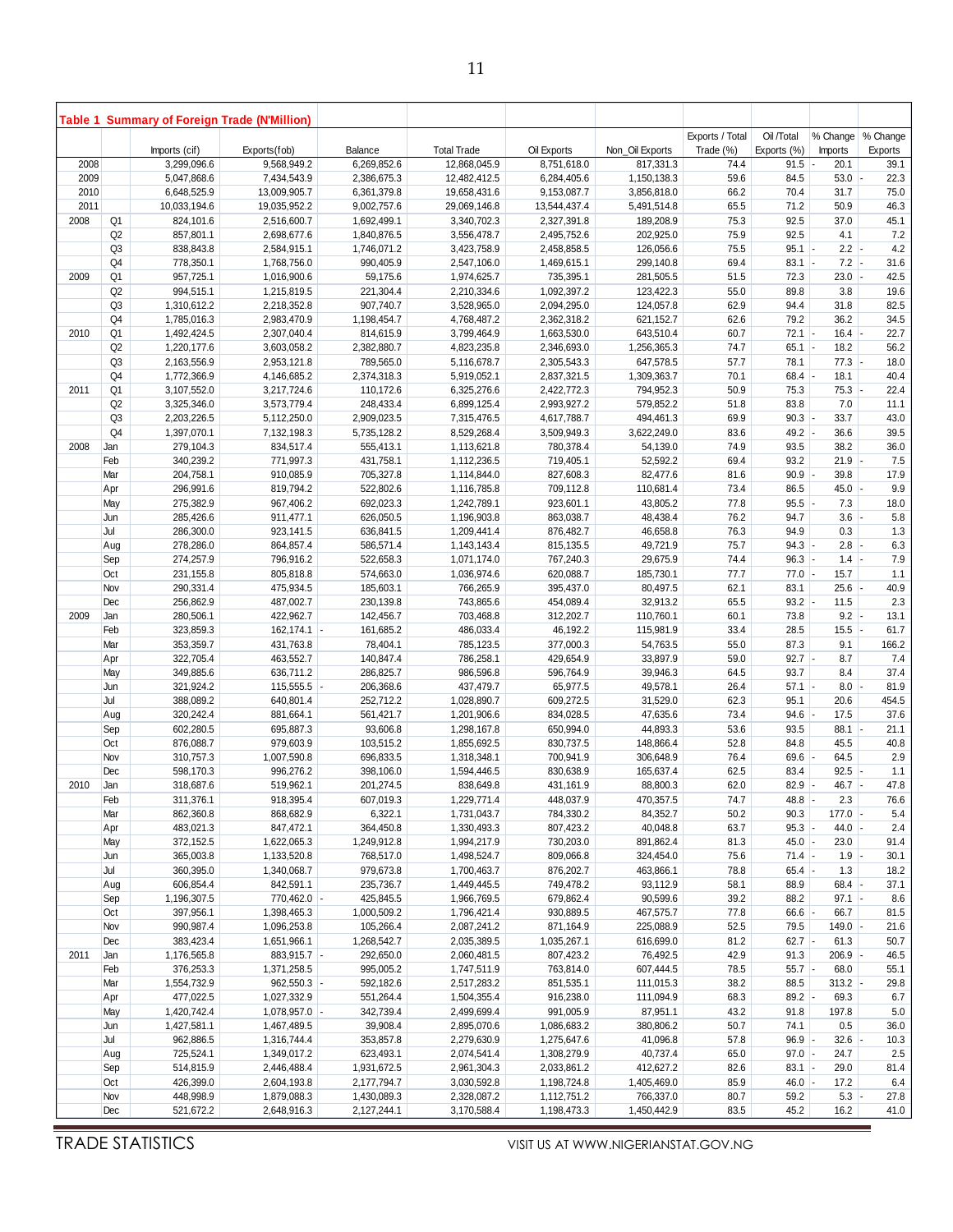|                | Tab2 Quarterly Imports By Section (N'Million)                |             |                                     |             |              |                |            |                                    |                          |
|----------------|--------------------------------------------------------------|-------------|-------------------------------------|-------------|--------------|----------------|------------|------------------------------------|--------------------------|
|                |                                                              | 2008        | 2009                                | 2010        | 2011         | Oct-Dec'11     | Oct-Dec'10 | Oct-Dec'09 Oct-Dec'08              |                          |
|                | <b>I. Value (cif N million)</b>                              |             |                                     |             |              |                |            |                                    |                          |
| 01             | Live animals; animal products                                | 118,632.1   | 156,978.5                           | 190,034.3   | 293995.53    | 69,119.05      | 62,934.54  | 55,596.4                           | 25,519.98                |
| 02             | Vegetable products                                           | 108.124.9   | 268,641.9                           | 270,774.5   | 892422.74    | 145,582.51     | 80,872.31  | 133,126.5                          | 35,376.83                |
| "03"           | Animal and vegetable fats and oils and other cleavage prod.  | 15,913.0    | 19,239.0                            | 35,430.7    | 33261.94     | 10,671.73      | 5,191.51   | 7,570.4                            | 1,364.75                 |
| 04             | Prepared foodstuffs; beverages, spirits and vinegar; tobacco | 93,143.9    | 176,927.9                           | 207,717.9   | 479901.23    | 74,204.44      | 62,117.77  | 48,512.7                           | 27,191.04                |
| 05             | Mineral products                                             | 113,940.8   | 118,101.2                           | 176,585.4   | 1865821.1    | 62,228.88      | 46,330.31  | 35,413.8                           | 30,563.25                |
| 06             | Products of the chemical and allied industries               | 263,172.6   | 434,652.6                           | 476,265.8   | 539497.99    | 103,886.26     | 114,200.19 | 162,803.9                          | 55,191.04                |
| 07             | Plastic, rubber and articles thereof                         | 212,523.5   | 392,254.2                           | 490,070.9   | 920673.73    | 100,001.47     | 117,700.42 | 159,882.3                          | 53,894.39                |
| 08             | Raw hides and skins, leather, furskins etc.; saddlery        | 4,220.1     | 7,977.0                             | 22,026.4    | 141252.01    | 1,520.81       | 1,350.48   | 1,843.2                            | 1,710.86                 |
| 09             | Wood and articles of wood, wood charcoal and articles        | 8,768.7     | 14,795.5                            | 53,516.0    | 30427.45     | 3,001.22       | 3,336.34   | 3,803.5                            | 1,185.54                 |
| 10             | Paper making material; paper and paperboard, articles        | 83,300.2    | 125,223.7                           | 162,525.6   | 176806.01    | 47,320.79      | 39,504.20  | 45,621.8                           | 19,263.33                |
| 11             | Textiles and textile articles                                | 176,301.0   | 90,448.4                            | 196,025.4   | 181468.57    | 15,797.76      | 108,521.74 | 34,867.4                           | 7,016.14                 |
| 12             | Footwear, headgear, umbrellas, sunshades, whips etc.         | 6,918.0     | 21,612.1                            | 27,162.8    | 28670.63     | 3,207.05       | 4,367.40   | 5,843.1                            | 1,789.43                 |
| 13             | Articles of stone, plaster, cement, asbestos, mica, ceramic  | 65,919.7    | 123,730.7                           | 219,637.7   | 135704.39    | 17,859.56      | 64,522.27  | 36,156.5                           | 14,328.50                |
| 14             | Pearls, precious and semi-precious stones, precious metals   | 595.8       | 1,275.3                             | 5,730.1     | 10295.95     | 119.26         | 381.67     | 275.7                              | 114.42                   |
| 15             | Base metals and articles of base metals                      | 409,987.5   | 531,351.9                           | 598,167.7   | 679291.95    | 143,140.67     | 165,170.91 |                                    | 191,104.4 102,245.68     |
| 16             | Boilers, machinery and appliances; parts thereof             | 1,029,870.1 | 1,448,992.7                         | 1,931,013.7 | 1993271.2    | 403,689.25     | 520,064.98 |                                    | 533,970.2 198,586.77     |
| 17             | Vehicles, aircraft and parts thereof; vessels etc.           |             | 496,022.0 1,003,780.7 1,404,496.3   |             | 1431443.29   | 173,210.04     | 322,921.54 |                                    | 294,385.6 183,439.36     |
| 18             | Optical, photographic, cinematographic, measuring appliances | 49.894.2    | 59,167.0                            | 125,602.6   | 92457.61     | 13,196.79      | 39,027.07  | 19,262.9                           | 13,061.72                |
| 19             | Arms and ammunition, parts thereof                           | 4.9         | 40.3                                | 296.9       | 436.93       | 5.28           | 10.01      | 3.1                                | 0.09                     |
| 20             | Miscellaneous manufactured articles                          | 41.811.8    | 52,390.8                            | 55,395.0    | 106041.14    | 9,293.34       | 13,834.22  | 14,955.9                           | 6,497.79                 |
| 21             | Works of art, collectors' pieces and antiques                | 31.9        | 287.3                               | 50.2        | 52.99        | 13.92          | 7.06       | 17.3                               | 9.19                     |
| 22             | Special items not classified according to kind               | 0.0         | 0.0                                 | 0.0         | 0.2          | $\overline{0}$ | 0.00       | 0.0                                | 0.00                     |
|                | Total                                                        |             | 3,299,096.6 5,047,868.6 6,648,525.9 |             | 10,033,194.6 | 1,397,070.1    |            | 1,772,366.9 1,785,016.3 778,350.10 |                          |
|                | ii. Percentage                                               |             |                                     |             |              |                |            |                                    |                          |
| 01             | Live animals; animal products                                | 3.6         | 3.1                                 | 2.9         | 2.9          | 4.9            | 3.6        | 3.1                                | 3.3                      |
| 02             | Vegetable products                                           | 3.3         | 5.3                                 | 4.1         | 8.9          | 10.4           | 4.6        | 7.5                                | 4.5                      |
| $^{\prime}$ 03 | Animal and vegetable fats and oils and other cleavage prod.  | 0.5         | 0.4                                 | $0.5\,$     | 0.3          | $0.8\,$        | 0.3        | 0.4                                | $0.2\,$                  |
| 04             | Prepared foodstuffs; beverages, spirits and vinegar; tobacco | 2.8         | 3.5                                 | 3.1         | 4.8          | 5.3            | 3.5        | 2.7                                | 3.5                      |
| 05             | Mineral products                                             | 3.5         | 2.3                                 | 2.7         | 18.6         | 4.5            | 2.6        | 2.0                                | 3.9                      |
| $-06$          | Products of the chemical and allied industries               | 8.0         | 8.6                                 | 7.2         | 5.4          | 7.4            | 6.4        | 9.1                                |                          |
| 07             | Plastic, rubber and articles thereof                         | 6.4         | $7.8$                               | 7.4         | 9.2          | 7.2            | $6.6\,$    | 9.0                                | 6.9                      |
| 08             | Raw hides and skins, leather, furskins etc.; saddlery        | 0.1         | 0.2                                 | 0.3         | 1.4          | 0.1            | 0.1        | 0.1                                | $0.2\,$                  |
| 09             | Wood and articles of wood, wood charcoal and articles        | $0.3\,$     | $0.3\,$                             | $0.8\,$     | $0.3\,$      | 0.2            | 0.2        | $0.2\,$                            | 0.2                      |
| 10             | Paper making material; paper and paperboard, articles        | 2.5         | 2.5                                 | 2.4         | 1.8          | 3.4            | 2.2        | 2.6                                | 2.5                      |
| 11             | Textiles and textile articles                                | 5.3         | 1.8                                 | 2.9         | $1.8\,$      | 1.1            | 6.1        | 2.0                                | $0.9\,$                  |
| 12             | Footwear, headgear, umbrellas, sunshades, whips etc.         | $0.2\,$     | 0.4                                 | 0.4         | $0.3\,$      | $0.2\,$        | 0.2        | 0.3                                | $0.2\,$                  |
| 13             | Articles of stone, plaster, cement, asbestos, mica, ceramic  | 2.0         | 2.5                                 | 3.3         | 1.4          | 1.3            | 3.6        | 2.0                                | $1.8$                    |
| 14             | Pearls, precious and semi-precious stones, precious metals   | 0.0         | 0.0                                 | 0.1         | 0.1          | 0.0            | 0.0        | 0.0                                | $0.0\,$                  |
| 15             | Base metals and articles of base metals                      | 12.4        | 10.5                                | 9.0         | 6.8          | 10.2           | 9.3        | 10.7                               | 13.1                     |
|                |                                                              |             |                                     |             |              |                |            |                                    |                          |
| 16             | Boilers, machinery and appliances; parts thereof             | 31.2        | 28.7                                | 29.0        | 19.9         | 28.9           | 29.3       | 29.9                               | 25.5                     |
| 17             | Vehicles, aircraft and parts thereof; vessels etc.           | 15.0        | 19.9                                | 21.1        | 14.3         | 12.4           | 18.2       | 16.5                               | 23.6                     |
| 18             | Optical, photographic, cinematographic, measuring appliances | 1.5         | 1.2                                 | 1.9         | $0.9\,$      | 0.9            | 2.2        | 1.1                                | 1.7                      |
| 19             | Arms and ammunition, parts thereof                           | $0.0\,$     | 0.0                                 | $0.0\,$     | 0.0          | 0.0            | 0.0        | 0.0                                | $0.0\,$                  |
| 20             | Miscellaneous manufactured articles                          | 1.3         | 1.0                                 | $0.8\,$     | 1.1          | 0.7            | 0.8        | 0.8                                | $0.8\,$                  |
| 21             | Works of art, collectors' pieces and antiques                | 0.0         | 0.0                                 | 0.0         | $0.0\,$      | 0.0            | 0.0        | 0.0                                | 0.0                      |
| 22             | Special items not classified according to kind               |             |                                     | ٠           | 0.0          |                | ۰          | ٠                                  | $\overline{\phantom{a}}$ |
|                | Total                                                        | 100.0       | 100.0                               | 100.0       | 100.0        | 100.0          | 100.0      | 100.0                              | 100.0                    |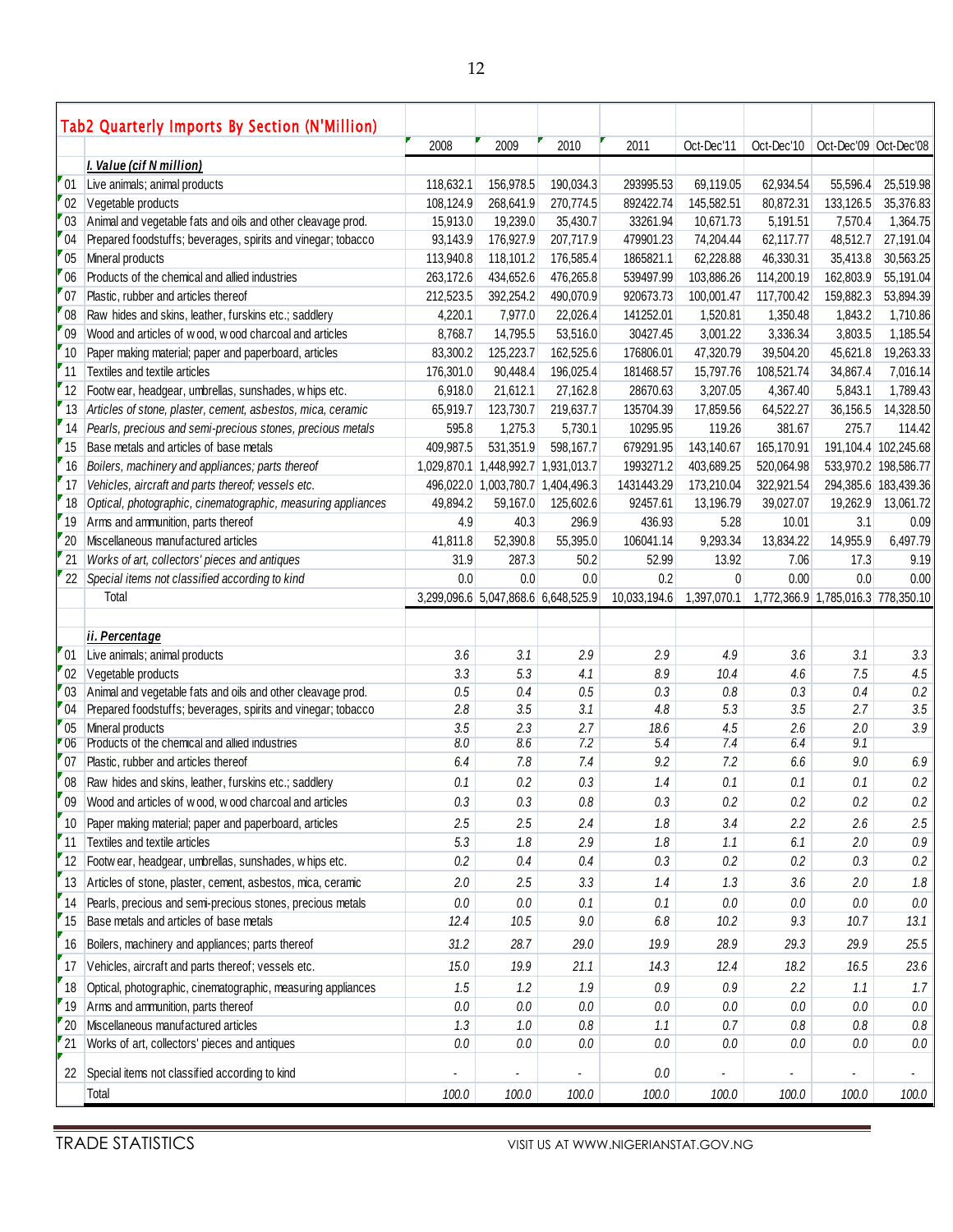| Oct-Dec'11<br>Oct-Dec'10<br>2008<br>2009<br>2010<br>2011<br>I. Value (fob N million)                                                           | Oct-Dec'09<br>Oct-Dec'08    |
|------------------------------------------------------------------------------------------------------------------------------------------------|-----------------------------|
|                                                                                                                                                |                             |
|                                                                                                                                                |                             |
| 01<br>Live animals; animal products<br>51,799.0<br>9,722.1<br>54,117.3<br>42,129.2<br>7,233.75<br>24,804.1                                     | 7,260.5<br>3,080.30         |
| 02<br>Vegetable products<br>80,240.4<br>127,272.4<br>38.239.3<br>182,263.3<br>55,793.47<br>23,361.1                                            | 6,376.15<br>10.416.1        |
| Animal and vegetable fats and oils and other cleavage prod.<br>03<br>123.7<br>239.2<br>6,274.0<br>348.9<br>50.1<br>30.5                        | 8.20<br>77.9                |
| 04<br>Prepared foodstuffs; beverages, spirits and vinegar; tobacco<br>84,657.0<br>239,973.5<br>240,073.8<br>293,694.2<br>96,595.19<br>50,818.9 | 22,718.75<br>77,732.3       |
| 05<br>Mineral products<br>6,720,181.6<br>11,415,944.4<br>16,519,207.8 5,910,392.58<br>3,762,297.2<br>8,804,543.1                               | 2,762,325.3<br>1,493,621.94 |
| 06<br>Products of the chemical and allied industries<br>33,949.6<br>59,166.1<br>50,581.9<br>16,521.76<br>14,868.6<br>71,568.0                  | 16,670.3<br>5,619.32        |
| 07<br>Plastic, rubber and articles thereof<br>118,798.3<br>49,133.9<br>147,479.5<br>1,221,126.4<br>906,971.08<br>41,513.2                      | 24,455.68<br>22,112.6       |
| 08<br>Raw hides and skins, leather, furskins etc.; saddlery<br>79,684.2<br>76,577.7<br>461,088.0<br>126,979.6<br>45,531.08<br>128,736.1        | 26,551.8<br>13,002.31       |
| 09<br>Wood and articles of wood, wood charcoal and articles<br>7,442.6<br>16,730.4<br>41,585.7<br>24,361.8<br>3,237.23<br>2,841.5              | 2,341.8<br>1,793.18         |
| 10<br>23,944.1<br>1,693.0<br>22,105.6<br>451.47<br>413.7<br>Paper making material; paper and paperboard, articles<br>4,524.0                   | 3,586.9<br>774.47           |
| Textiles and textile articles<br>11<br>31,748.3<br>26,063.1<br>99,924.3<br>48,838.2<br>9,642.48<br>7,089.9                                     | 9,366.4<br>17,779.56        |
| 12<br>Footwear, headgear, umbrellas, sunshades, whips etc.<br>6,485.9<br>12,773.6<br>51,296.6<br>36,740.2<br>4,135.02<br>4,193.1               | 2,967.3<br>1,163.82         |
| 13<br>Articles of stone, plaster, cement, asbestos, mica, ceramic<br>2,287.1<br>6,324.8<br>5,658.1<br>14,407.0<br>779.82<br>1,136.0            | 927.38<br>2,383.7           |
| 2.8<br>14<br>Pearls, precious and semi-precious stones, precious metals<br>24.5<br>9.1<br>1,110.5<br>$\mathbf{0}$<br>0.0                       | 8.88<br>0.0                 |
| Base metals and articles of base metals<br>15<br>36,728.4<br>23,911.6<br>85,540.2<br>186,267.4<br>21,624.42<br>36,376.8                        | 9,226.1<br>6,180.36         |
| 16<br>Boilers, machinery and chemical appliances; parts thereof<br>42,331.8<br>70,871.2<br>60,940.8<br>5,066.4<br>25,019.7<br>3,175.02         | 5,389.97<br>20,359.9        |
| 17<br>Vehicles, aircraft and parts thereof; vessels etc.<br>226,935.1<br>43,255.9<br>85,357.9<br>234,836.6<br>49,648.06<br>42,462.8            | 165,540.46<br>5,404.3       |
| 438.2<br>1,369.7<br>1,145.0<br>4,972.1<br>203.48<br>125.2<br>18<br>Optical, photographic, cinematographic, measuring appliances                | 600.9<br>281.69             |
| 19<br>Arms and ammunition, parts thereof<br>0.0<br>17.0<br>0.0<br>$\mathbf{0}$<br>0.0<br>0.0                                                   | 17.0<br>0.00                |
| 20<br>Miscellaneous manufactured articles<br>1,360.1<br>6,442.3<br>14,106.0<br>211.84<br>550.1<br>325.9                                        | 197.3<br>24.90              |
| 21<br>Works of art, collectors' pieces and antiques<br>8.6<br>27.0<br>0.43<br>10.9<br>0.5<br>0.1                                               | 8.61<br>0.0                 |
| 0.0<br>Special items not classified according to kind<br>0.0<br>3,872.7<br>$\mathbf{0}$<br>22                                                  | 3,872.7<br>0.00             |
| Total<br>9,568,949.2<br>7,434,543.9<br>13,009,905.7<br>19,035,952.2<br>7,132,198.3<br>4,146,685.2                                              | 1,768,755.93<br>2,983,470.9 |
| ii. Percentage                                                                                                                                 |                             |
| 01<br>0.1<br>0.7<br>$0.2\,$<br>0.1<br>Live animals; animal products<br>0.4<br>$0.6\,$                                                          | $0.2\,$<br>$0.2\,$          |
| 02<br>0.4<br>1.4<br>0.7<br>Vegetable products<br>1.1<br>$0.8\,$<br>0.6                                                                         | 0.4<br>0.3                  |
| Animal and vegetable fats and oils and other cleavage prod.<br>$0.0\,$<br>03<br>$0.0\,$<br>$0.0\,$<br>$0.0\,$<br>$0.0\,$<br>0.0                | $0.0\,$<br>$0.0\,$          |
| 0.9<br>3.2<br>1.8<br>1.5<br>04<br>Prepared foodstuffs; beverages, spirits and vinegar; tobacco<br>1.4<br>1.2                                   | 2.6<br>1.3                  |
| 87.7<br>05<br>92.0<br>90.4<br>86.8<br>82.9<br>90.7<br>Mineral products                                                                         | 84.4<br>92.6                |
| 06<br>Products of the chemical and allied industries<br>0.7<br>0.5<br>0.5<br>0.3<br>0.2<br>0.4                                                 | 0.3<br>0.6                  |
| 07<br>0.7<br>12.7<br>Plastic, rubber and articles thereof<br>1.2<br>6.4<br>1.1<br>1.0                                                          | 0.7<br>1.4                  |
| 3.5<br>08<br>Raw hides and skins, leather, furskins etc.; saddlery<br>0.8<br>$1.0$<br>0.7<br>0.6<br>3.1                                        | $0.7\,$<br>$0.9\,$          |
| 09<br>Wood and articles of wood, wood charcoal and articles<br>0.1<br>0.2<br>0.3<br>0.1<br>0.0<br>0.1                                          | $0.1\,$<br>0.1              |
| 10<br>0.3<br>0.1<br>$0.0\,$<br>0.1<br>$0.0\,$<br>Paper making material; paper and paperboard, articles<br>0.0                                  | $0.0\,$<br>0.1              |
| Textiles and textile articles<br>11<br>$0.3\,$<br>$0.4\,$<br>$0.8\,$<br>$0.3\,$<br>0.1<br>$0.2\,$                                              | $0.3\,$<br>$1.0\,$          |
| Footw ear, headgear, umbrellas, sunshades, whips etc.<br>12<br>0.1<br>$0.2\,$<br>$0.4\,$<br>$0.2\,$<br>0.1<br>0.1                              | 0.1<br>0.1                  |
| 13<br>Articles of stone, plaster, cement, asbestos, mica, ceramic<br>$0.0\,$<br>0.1<br>$0.0\,$<br>0.1<br>0.0<br>0.0                            | 0.1<br>0.1                  |
| 14<br>Pearls, precious and semi-precious stones, precious metals<br>$0.0\,$<br>0.0<br>0.0<br>0.0<br>0.0                                        | $0.0\,$                     |
| Base metals and articles of base metals<br>0.4<br>0.7<br>$1.0\,$<br>0.3<br>15<br>0.3<br>0.9                                                    | $0.3\,$<br>$0.3\,$          |
| $0.6\,$<br>$0.5\,$<br>16<br>Boilers, machinery and appliances; parts thereof<br>0.3<br>0.3<br>0.0<br>0.1                                       | 0.7<br>0.3                  |
| Vehicles, aircraft and parts thereof; vessels etc.<br>2.4<br>$0.6\,$<br>0.7<br>1.2<br>0.7<br>17<br>1.0                                         | 9.4<br>0.2                  |
| Optical, photographic, cinematographic, measuring appliances<br>$0.0\,$<br>$0.0\,$<br>$0.0\,$<br>$0.0\,$<br>18<br>0.0<br>0.0                   | $0.0\,$<br>$0.0\,$          |
| Arms and ammunition, parts thereof<br>19<br>0.0<br>ä,<br>٠                                                                                     | $0.0\,$<br>÷.               |
| Miscellaneous manufactured articles<br>$0.0\,$<br>20<br>0.0<br>0.0<br>0.1<br>0.0<br>0.0                                                        | $0.0\,$<br>$0.0\,$          |
|                                                                                                                                                |                             |
| 21<br>Works of art, collectors' pieces and antiques<br>0.0<br>0.0<br>0.0<br>0.0<br>0.0<br>0.0                                                  | $0.0\,$                     |
|                                                                                                                                                |                             |
| Special items not classified according to kind<br>0.1<br>22<br>Total<br>100.0<br>100.0<br>100.0<br>100.0<br>100.0<br>100.0                     | 0.1<br>100.0<br>100.0       |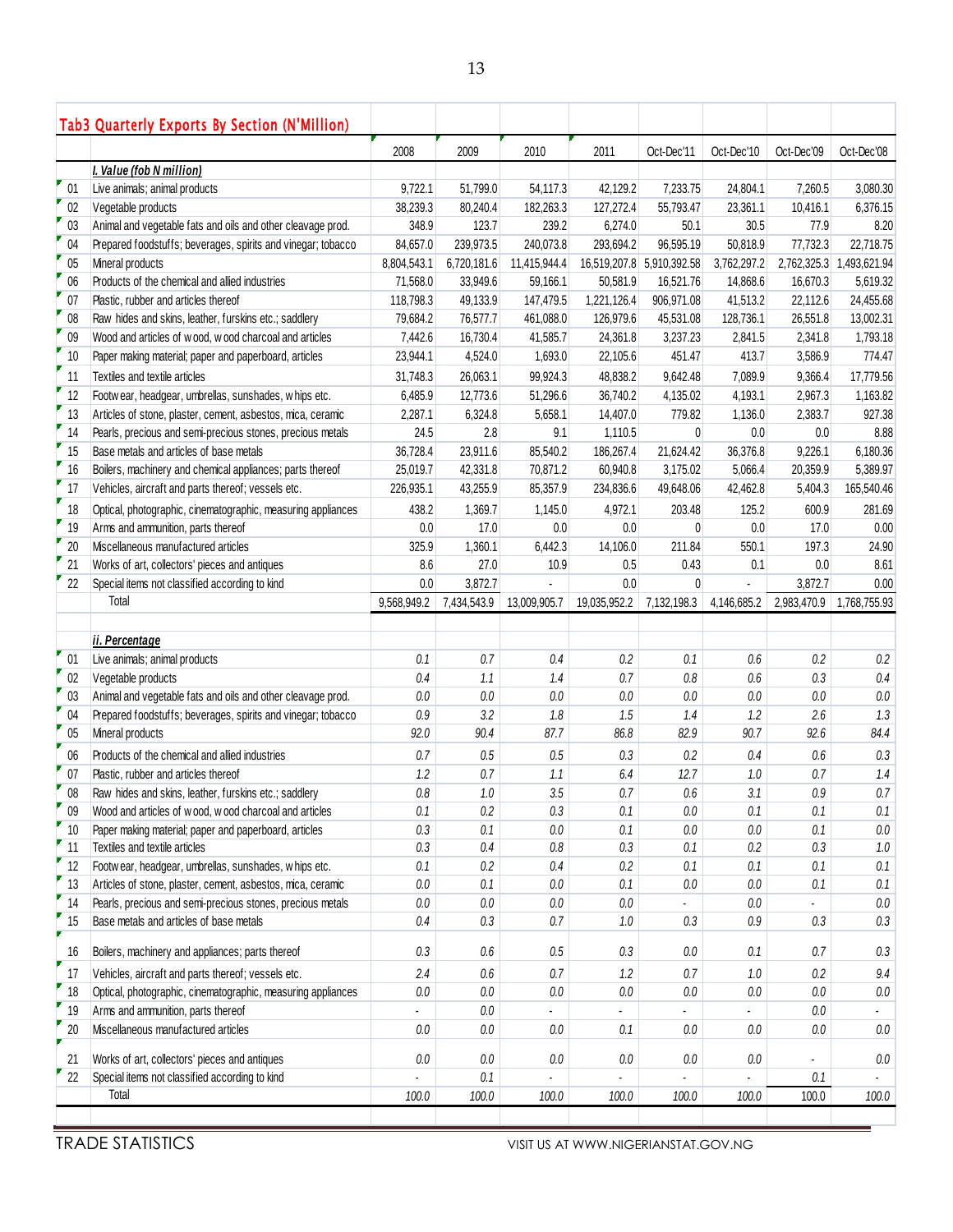|         | Tab4 Imports by Region and major Trading Partners (N'million) |                       |                      |                        |                       |                                   |                      |                        |                       |                      |                      |                      |                      |                     |                        |                      |                        |                            |
|---------|---------------------------------------------------------------|-----------------------|----------------------|------------------------|-----------------------|-----------------------------------|----------------------|------------------------|-----------------------|----------------------|----------------------|----------------------|----------------------|---------------------|------------------------|----------------------|------------------------|----------------------------|
|         |                                                               | Africa                |                      |                        | America               |                                   |                      |                        |                       |                      | Europe               |                      |                      |                     | Asia                   |                      |                        | Oceania &<br><b>Others</b> |
|         |                                                               | Total                 | <b>ECOWAS</b>        | Total                  | <b>USA</b>            | Canada                            | Brazil               | Total                  | Germany               | UK                   | Netherlands          | Italy                | France               | Spain               | Total                  | Japan                | China                  |                            |
| 2008    |                                                               | 218,687.2             | 111,024.6            | 654,198.8              | 267,722.0             | 2,899.3                           | 57,739.8             | 1,223,725.9            | 223,026.7             | 143,627.1            | 52,151.4             | 85,411.7             | 155,688.6            | 9,730.2             | 1,162,073.8            | 88,834.2             | 502,302.3              | 40,410.8                   |
| 2009    |                                                               | 360,001.4             | 10,685.5             | 1,071,063.5            | 303,733.6             | 1,086.2                           | 168,033.3            | 1,631,803.0            | 45,393.9              | 229,514.9            | 31,318.4             | 99,037.8             | 292,084.1            | 10,772.2            | 1,896,085.9            | 144,074.9            | 893,194.7              | 88,914.8                   |
| 2010    |                                                               | 429,562.4             | 36,735.1             | 1,992,692.4            | 1,192,835.3           | 418.7                             | 216,933.0            | 1,618,626.3            | 30,842.4              | 185,552.3            | 52,781.5             | 300,238.4            | 388,674.4            | 48,841.1            | 2,496,640.9            | 171,829.8            | 1,100,780.5            | 111,003.8                  |
| 2011    |                                                               | 819,797.9             | 132,772.9            | 2,706,119.6            | 1,606,829.3           | 15,161.5                          | 388,142.7            | 2,549,550.5            | 518,643.8             | 240,188.0            | 33,079.9             | 411,267.1            | 559,448.0            | 151,114.0           | 3,237,722.8            | 494,779.1            | 1,362,713.2            | 720003.787                 |
| 2008 Q1 |                                                               | 80,098.9              | 53,270.3<br>53,638.8 | 144,264.8<br>185,172.8 | 104,513.2             | 4.2                               | 24,113.8             | 329,963.7              | 49,173.0              | 54,409.4             | 17,597.0<br>18,759.6 | 19,838.2             | 31,707.0<br>35,634.8 | 4,226.4             | 257,856.3<br>292,226.8 | 16,661.2<br>9,769.5  | 127,146.2              | 11,917.9                   |
|         | Q2<br>Q3                                                      | 81,313.1<br>29,747.0  | 1,710.7              | 154,359.0              | 163,208.8             | 846.8<br>$\overline{\phantom{a}}$ | 8,561.9<br>10,895.8  | 286,917.4<br>310,686.7 | 56,564.1<br>72,522.6  | 23,423.6<br>65,794.1 | 10,554.6             | 24,215.7<br>22,746.4 | 30,488.7             | 5,503.8             | 335,940.2              | 36,713.0             | 108,955.2<br>139,038.4 | 12,171.0<br>8,111.1        |
|         | Q4                                                            | 27,528.2              | 2,404.8              | 170,402.2              |                       | 2,048.4                           | 14,168.4             | 296,158.3              | 44,766.9              |                      | 5,240.2              | 18,611.3             | 57,858.1             | $\sim$              | 276,050.7              | 25,690.4             | 127,162.5              | 8,210.8                    |
| 2009 Q1 |                                                               | 49,879.3              | 730.9                | 279,034.6              | 42,618.3              | 383.4                             | 21,703.1             | 256,386.9              | $\sim$                | 42,240.2             | 13,384.5             | 19,117.1             | 29,231.0             |                     | 349,985.0              | 27,839.5             | 152,066.0              | 22,439.2                   |
|         | Q2                                                            | 25,539.3              | 1,820.7              | 177,547.5              | 38,918.8              | 702.9                             | 20,584.7             | 346,165.5              | 13,845.1              | 42,564.0             | 9,023.7              | 29,138.0             | 29,788.7             | 3,704.3             | 424,199.5              | 26,790.8             | 211,648.0              | 21,063.3                   |
|         | Q <sub>3</sub>                                                | 70,272.0              | 5,331.2              | 286,389.2              | 123,255.7             | $\sim$                            | 36,256.7             | 430,014.4              | 31,548.7              | 99,780.5             | 8,910.2              | 25,289.6             | 98,971.6             | 4,739.4             | 507,497.8              | 21,706.4             | 220,103.4              | 16,438.7                   |
|         | Q <sub>4</sub>                                                | 214,310.7             | 2,802.6              | 328,092.1              | 98,940.7              | $\sim$                            | 89,488.8             | 599,236.2              |                       | 44,930.3             |                      | 25,493.1             | 134,092.8            | 2,328.5             | 614,403.6              | 67,738.2             | 309,377.3              | 28,973.6                   |
| 2010 Q1 |                                                               | 114,817.5             | 14,675.7             | 366,173.5              | 257,885.3             | 418.7                             | 48,126.9             | 390,878.3              | 30,842.4              | 58,501.5             | 24,189.7             | 27,077.9             | 84,586.7             | 39,663.4            | 596,468.7              | 62,996.1             | 207,827.5              | 24,086.6                   |
|         | Q2                                                            | 51,962.4              | 17,174.0             | 259,189.8              | 84,208.3              | $\blacksquare$                    | 41,809.2             | 368,731.6              | $\blacksquare$        | 127,050.8            | 12,619.7             | 37,285.3             | 29,359.1             | 3,201.1             | 504,473.6              | 18,096.1             | 196,627.4              | 35,820.                    |
|         | Q <sub>3</sub>                                                | 162,332.2             | 1,802.6              | 945,241.7              | 590,223.1             | $\sim$                            | 69,065.6             | 453,605.3              |                       |                      | $\sim$               | 137,350.4            | 142,191.9            | 2,988.3             | 584,529.9              | 24,333.6             | 369,065.9              | 17,847.7                   |
|         | Q <sub>4</sub>                                                | 100,450.4             | 3,082.8              | 422,087.4              | 260,518.6             | $\overline{\phantom{a}}$          | 57,931.3             | 405,411.1              | $\sim$                | $\sim$               | 15,972.1             | 98,524.8             | 132,536.6            | 2,988.3             | 811,168.6              | 66,404.0             | 327,259.7              | 33,249.5                   |
| 2011 Q1 |                                                               | 270,129.0             | 108,761.1            | 972,474.5              | 744,249.0             | $\sim$                            | 109,785.3            | 906,219.0              | 301,028.7             | 99,646.6             |                      | 135,965.6            | 143,874.7            | 82,157.4            | 911,230.9              | 228,803.5            | 341,804.5              | 47,498.5                   |
|         | Q2                                                            | 323,591.0             | 10,006.5             | 832,059.0              | 328,850.1             | 15,161.5                          | 126,262.8            | 603,009.8              | 52,672.5              | 48,186.5             | 33,079.9             | 166,856.2            | 200,868.1            | 17,020.8            | 888,760.6              | 134,735.4            | 395,591.1              | 677,925.7                  |
|         | Q <sub>3</sub>                                                | 64,458.0              | 7,132.2              | 542,401.9              | 390,209.5             | $\sim$                            | 47,684.7             | 725,326.5              | 144,486.8             | 21,365.6             | $\sim$               | 78,185.5             | 172,796.5            | 39,610.8            | 807,520.3              | 100,364.6            | 340,179.8              | 63,519.9                   |
|         | Q4                                                            | 55,610.9              | 6,873.2              | 359,184.2              | 143,520.7             | $\sim$                            | 104,410.0            | 314,995.2              | 20,455.8              | 70,989.3             | $\sim$               | 30,259.7             | 41,908.7             | 12,325.0            | 630,211.0              | 30,875.6             | 285, 137.7             | 37,068.7                   |
|         | 2008 Jan                                                      | 14,953.1              | 1,347.2              | 64,546.6               | 38,593.3              |                                   | 19,557.0             | 113,082.9              | 24,707.8              | 34,120.3             | 6,277.6              | 10,408.8             | 9,110.9              |                     | 81,183.7               | 5,429.5              | 40,310.7               | 5,338.1                    |
|         | Feb                                                           | 34,436.1              | 26,247.9             | 44,275.5               | 37,975.4              |                                   | 2,058.6              | 156,099.3              | 11,020.2              | 10,695.8             | 7,633.5              | 5,973.6              | 14,151.8             | 1,657.8             | 102,327.8              | 7,862.5              | 49,216.7               | 3,100.4                    |
|         | Mar                                                           | 30,709.7              | 25,675.2             | 35,442.7               | 27,944.5              | 4.2                               | 2,498.1              | 60,781.5               | 13,445.0              | 9,593.3              | 3,685.9              | 3,455.8              | 8,444.3              | 2,568.6             | 74,344.8               | 3,369.2              | 37,618.8               | 3,479.5                    |
|         | Apr                                                           | 31,469.0              | 20,182.8             | 52,832.0               | 45,567.4              | 123.5                             | 2,537.8              | 111,397.1              | 34,641.3              | 3.2                  | 7,573.2              | 10,699.0             | 6,582.0              | 2,043.3             | 96,655.2               |                      | 44,407.9               | 4,638.4                    |
|         | May                                                           | 6,502.4<br>43,341.8   | 1,544.4<br>31,911.7  | 78,624.3<br>53,716.6   | 72,553.5<br>45,087.9  | 369.9<br>353.4                    | 3,373.9<br>2,650.2   | 80,824.3<br>94,695.9   | 12,344.0<br>9,578.8   | 10,175.8<br>13,244.6 | 5,526.9<br>5,659.5   | 8,687.2<br>4,829.5   | 5,997.5<br>23,055.3  | 1,669.5<br>1,791.1  | 106,839.5<br>88,732.1  | 3,313.1<br>6,456.5   | 22,620.3<br>41,927.0   | 2,592.5<br>4,940.2         |
|         | Jun<br>Jul                                                    | 8,564.2               | 263.5                | 47,605.5               |                       |                                   | 5,193.8              | 115,344.6              | 20,836.1              |                      |                      | 4,497.9              | 14,986.1             |                     | 112,004.0              | 8,714.6              | 45,815.2               | 2,781.6                    |
|         | Aug                                                           | 7,950.3               | 643.6                | 41,990.7               |                       |                                   | 4,947.8              | 130,567.4              | 33,871.3              | 47,973.3             | 10,554.6             | 9,816.3              | 12,589.6             |                     | 93,193.3               | 5,416.1              | 35,683.1               | 4,584.4                    |
|         | Sep                                                           | 13,232.5              | 803.6                | 64,762.7               |                       |                                   | 754.2                | 64,774.7               | 17,815.3              | 17,820.8             |                      | 8,432.2              | 2,913.0              |                     | 130,742.9              | 22,582.3             | 57,540.1               | 745.                       |
|         | Oct                                                           | 8,516.2               | 516.2                | 62,811.8               |                       | 2.048.4                           | 4,902.5              | 79,731.0               |                       |                      | 5,240.2              | 5,079.1              | 18,565.2             |                     | 76,716.8               | 5,080.1              | 35,513.7               | 3,379.9                    |
|         | Nov                                                           | 13,587.8              | 1,094.9              | 55,474.6               |                       |                                   | 6,115.2              | 114,404.7              | 19,081.7              |                      |                      | 5,621.5              | 31,781.8             |                     | 103,554.9              | 15,633.7             | 47,204.4               | 3,309.4                    |
|         | Dec                                                           | 5,424.2               | 793.7                | 52,115.7               |                       |                                   | 3,150.7              | 102,022.5              | 25,685.2              |                      |                      | 7,910.7              | 7,511.1              |                     | 95,779.0               | 4,976.6              | 44,444.3               | 1,521.5                    |
|         | 2009 Jan                                                      | 13,289.5              | 319.1                | 78,267.9               |                       | 383.4                             | 869.7                | 58,127.1               |                       |                      |                      | 6,364.9              | 7,211.3              |                     | 126,522.9              | 6,600.9              | 51,221.2               | 4,298.7                    |
|         | Feb                                                           | 14,262.1              | 125.2                | 114,615.7              |                       |                                   | 8,800.9              | 91,247.5               |                       | 15,478.5             |                      | 5,805.0              | 10,341.6             |                     | 97,933.7               | 8,994.2              | 46,349.0               | 5,800.3                    |
|         | Mar                                                           | 22,327.7              | 286.7                | 86,151.1               | 42,618.3              |                                   | 12,032.4             | 107,012.4              |                       | 26,761.7             | 13,384.5             | 6,947.2              | 11,678.1             |                     | 125,528.3              | 12,244.3             | 54,495.8               | 12,340.2                   |
|         | Apr                                                           | 7,022.9               | 36.7                 | 33,477.3               |                       |                                   | 3,282.1              | 118,642.8              |                       |                      |                      | 7,970.4              | 4,409.4              | 1,175.7             | 158,372.8              | 7,663.9              | 76,648.6               | 5,189.5                    |
|         | May                                                           | 9,280.6               | 83.8                 | 93,774.9               | 38,918.8              |                                   | 17,302.6             | 51,986.0               |                       | 19,823.2             |                      | 11,521.4             | 6,535.8              |                     | 191,653.1              | 6,242.9              | 133,965.1              | 3,191.0                    |
|         | Jun                                                           | 9,235.9               | 1,700.2              | 50,295.3               |                       | 702.9                             |                      | 175,536.6              | 13,845.1              | 22,740.8             | 9,023.7              | 9,646.2              | 18,843.6             | 2,528.6             | 74,173.5               | 12,884.0             | 1,034.3                | 12,682.8                   |
|         | Jul                                                           | 22,391.5              | 2,096.6              | 77,935.5               |                       |                                   | 6,466.5              | 98,506.0               | 19,950.4              | 24,473.1             | 8,910.2              | 9,551.6              | 13,448.2             | 1,802.0             | 183,739.7              | 7,387.0              | 90,141.5               | 5,516.7                    |
|         | Aug                                                           | 11,425.1              | 3,066.6              | 47,494.1               |                       |                                   | 29,790.2             | 137,424.5              | 11,598.3              |                      |                      | 7,595.7              | 14,519.6             | 2,937.4             | 117,529.0              | 4,757.2              | 56,283.0               | 6,369.7                    |
|         | Sep<br>Oct                                                    | 36,455.5<br>129,886.7 | 168.0<br>1,923.1     | 160,959.6<br>62,655.8  | 123,255.7             |                                   | 0.0<br>33,339.6      | 194,083.9<br>397,153.4 |                       | 75,307.4             |                      | 8,142.2<br>9,793.9   | 71,003.9<br>61,620.0 |                     | 206,229.2<br>274,521.8 | 9,562.2<br>42,885.3  | 73,678.8<br>136,278.2  | 4,552.3<br>11,870.9        |
|         | Nov                                                           | 12,057.4              | 234.4                | 94,500.4               |                       |                                   | 25,465.6             | 72,347.7               |                       | 17,501.1             |                      | 5,920.6              | 10.110.9             | 2,328.5             | 124,778.7              | 18,104.4             | 58,087.4               | 7,073.0                    |
|         | Dec                                                           | 72,366.6              | 645.0                | 170,935.9              | 98,940.7              |                                   | 30,683.7             | 129,735.1              |                       | 27,429.2             |                      | 9,778.7              | 62,361.9             |                     | 215,103.0              | 6,748.5              | 115,011.8              | 10,029.7                   |
|         | 2010 Jan                                                      | 20,491.1              | 574.5                | 53, 157.4              | 32,675.4              |                                   | 5,601.3              | 90,256.2               | 15,513.2              | 19,512.3             |                      | 8,264.4              | 9,207.3              | 5,225.6             | 149,817.4              | 8,498.0              | 64,695.5               | 4,965.5                    |
|         | Feb                                                           | 22,916.5              | 13,509.2             | 58,843.4               | 33,611.8              | 418.7                             | 24,357.3             | 88,858.1               | 15,329.2              | 15,723.4             | 7,169.3              | 5,192.3              | 12,479.6             | 3,034.7             | 133,336.0              | 11,185.6             | 66,514.0               | 7,422.0                    |
|         | Mar                                                           | 71,409.9              | 592.1                | 254,172.7              | 191,598.1             |                                   | 18,168.3             | 211,764.0              |                       | 23,265.8             | 17,020.4             | 13,621.2             | 62,899.8             | 31,403.1            | 313,315.3              | 43,312.4             | 76,617.9               | 11,699.0                   |
|         | Apr                                                           | 5,535.4               | 87.7                 | 61,313.3               | 7,255.6               |                                   | 1,676.7              | 179,020.8              |                       | 90,393.3             | 441.9                | 529.2                | 8,836.2              | 3,201.1             | 227,791.0              | 364.5                | 64,569.3               | 9,360.8                    |
|         | May                                                           | 15,384.0              | 4,987.7              | 108,415.8              | 37,833.9              |                                   | 25,641.0             | 96,624.4               |                       | 18,065.0             |                      | 28,269.2             | 8,502.4              |                     | 135,486.6              | 9,962.2              | 62,479.3               | 16,241.8                   |
|         | Jun                                                           | 31,042.9              | 12,098.7             | 89,460.8               | 39,118.9              |                                   | 14,491.6             | 93,086.5               |                       | 18,592.5             | 12,177.8             | 8,486.9              | 12,020.5             |                     | 141,196.1              | 7,769.5              | 69,578.9               | 10,217.5                   |
|         | Jul                                                           | 14,222.8              | 219.6                | 122,037.3              | 65,591.5              |                                   | 14,395.3             | 72,825.0               |                       |                      |                      | 7,722.8              | 16,639.7             | 2,988.3             | 142,786.5              | 6,530.3              | 87,300.1               | 8,523.4                    |
|         | Aug                                                           | 46,763.0              | 1,080.1              | 247,258.6              | 174,460.6             |                                   | 32,934.2             | 111,204.1              |                       |                      |                      | 10,868.8             | 53,436.6             |                     | 194,547.4              | 12,792.7             | 110,948.1              | 7,081.4                    |
|         | Sep                                                           | 101,346.4             | 502.9                | 575,945.9              | 350,171.0             |                                   | 21,736.2             | 269,576.2              |                       |                      |                      | 118,758.8            | 72,115.6             |                     | 247,196.1              | 5,010.5              | 170,817.7              | 2,243.0                    |
|         | Oct                                                           | 16,740.1              | 1,097.0              | 132,299.4              | 80,260.6              |                                   | 25,750.7             | 82,974.2               |                       |                      | 15,972.1             | 9,066.7              | 11,599.9             | 2,988.3             | 161,274.9              | 8,689.5              | 74,810.1               | 4,667.6                    |
|         | Nov                                                           | 61,228.8              | 313.2                | 140,466.5              | 93,412.0              |                                   | 4,992.1              | 263,461.4              |                       |                      |                      | 79,837.3             | 108,973.5            |                     | 503,097.1              | 40,532.7             | 181,674.7              | 22,733.6                   |
|         | Dec                                                           | 22,481.5              | 1,672.5              | 149,321.5              | 86,846.0              |                                   | 27,188.5             | 58,975.4               |                       |                      |                      | 9,620.8              | 11,963.3             |                     | 146,796.7              | 17,181.7             | 70,774.9               | 5,848.3                    |
|         | 2011 Jan                                                      | 100,905.5             | 42,357.5             | 163,661.4              | 127,781.7             |                                   | 21,162.9             | 378,019.0              | 165,316.2             | 61,482.0             |                      | 90,200.0             | 32,153.6             | 1,521.1             | 513,280.0              | 196,869.4            | 153,823.6              | 20,699.8                   |
|         | Feb                                                           | 15,843.5              | 4,894.3<br>61,509.3  | 111,899.7              | 41,026.9              |                                   | 55,316.7<br>33,305.7 | 94,139.6<br>434,060.4  | 11,796.2              |                      |                      | 7,178.3<br>38,587.3  | 12,862.2             | 3,938.7             | 145,346.7              | 7,148.6              | 79,520.2               | 9,023.8                    |
|         | Mar<br>Apr                                                    | 153,380.0<br>15,000.1 | 4,935.9              | 696,913.4<br>114,228.1 | 575,440.4<br>20,421.9 | 4,410.7                           | 39,395.4             | 180,189.0              | 123,916.3<br>12,052.1 | 38,164.7<br>10,068.1 | 9,426.7              | 46,868.1             | 98,858.9<br>70,746.2 | 76,697.5<br>6,027.7 | 252,604.3<br>166,824.3 | 24,785.6<br>41,412.1 | 108,460.6<br>112,412.2 | 17,774.9<br>781.0          |
|         | May                                                           | 183,348.6             | 1,922.4              | 374,656.6              | 128,722.6             | 4,828.5                           | 36,465.6             | 210,993.4              | 16,753.2              | 20,851.6             | 13,645.3             | 60,250.4             | 66,570.1             | 5,671.3             | 296,351.7              | 46,575.1             | 123,536.2              | 355,392.                   |
|         | Jun                                                           | 125,242.3             | 3,148.2              | 343,174.3              | 179,705.6             | 5,922.2                           | 50,401.8             | 211,827.4              | 23,867.2              | 17,266.8             | 10,007.9             | 59,737.7             | 63,551.7             | 5,321.8             | 425,584.6              | 46,748.2             | 159,642.7              | 321,752.6                  |
|         | Jul                                                           | 11,162.6              | 1,189.5              | 202,075.6              | 194,640.8             |                                   | 3,222.3              | 367,464.3              | 85,295.1              |                      |                      | 40,095.6             | 47,379.9             | 17,268.7            | 378,807.8              | 56,152.3             | 114,790.5              | 3,376.3                    |
|         | Aug                                                           | 29,580.9              | 3,331.0              | 197,031.1              | 195,517.2             |                                   | 151.6                | 215,029.7              | 26,686.1              |                      |                      | 30,185.9             | 114,751.5            | 16,637.5            | 275,366.4              | 36,442.6             | 128,245.3              | 8,516.0                    |
|         | Sep                                                           | 23,714.5              | 2,611.7              | 143,295.2              | 51.5                  |                                   | 44,310.9             | 142,832.5              | 32,505.6              | 21,365.6             |                      | 7,904.0              | 10,665.1             | 5,704.6             | 153,346.1              | 7,769.8              | 97,144.1               | 51,627.6                   |
|         | Oct                                                           | 17,378.9              | 3,288.9              | 108,235.1              | 39,946.4              |                                   | 43,853.8             | 112,293.1              | 20,455.8              | 21,634.7             |                      | 8,492.7              | 10,978.7             | 4,666.1             | 177,763.6              | 9,690.4              | 98,943.5               | 10,728.4                   |
|         | Nov                                                           | 18,481.7              | 1,459.6              | 128,566.8              | 52,531.0              |                                   | 29,532.6             | 106,801.2              |                       | 25,559.0             |                      | 9,472.9              | 19,379.2             | 3,841.2             | 180,166.2              | 8,669.6              | 94,371.2               | 14,983.0                   |
|         | Dec                                                           | 19,750.3              | 2,124.7              | 122,382.3              | 51,043.4              |                                   | 31,023.6             | 95,900.9               |                       | 23,795.7             |                      | 12,294.1             | 11,550.8             | 3,817.7             | 272,281.3              | 12,515.6             | 91,823.0               | 11,357.4                   |
|         |                                                               |                       |                      |                        |                       |                                   |                      |                        |                       |                      |                      |                      |                      |                     |                        |                      |                        |                            |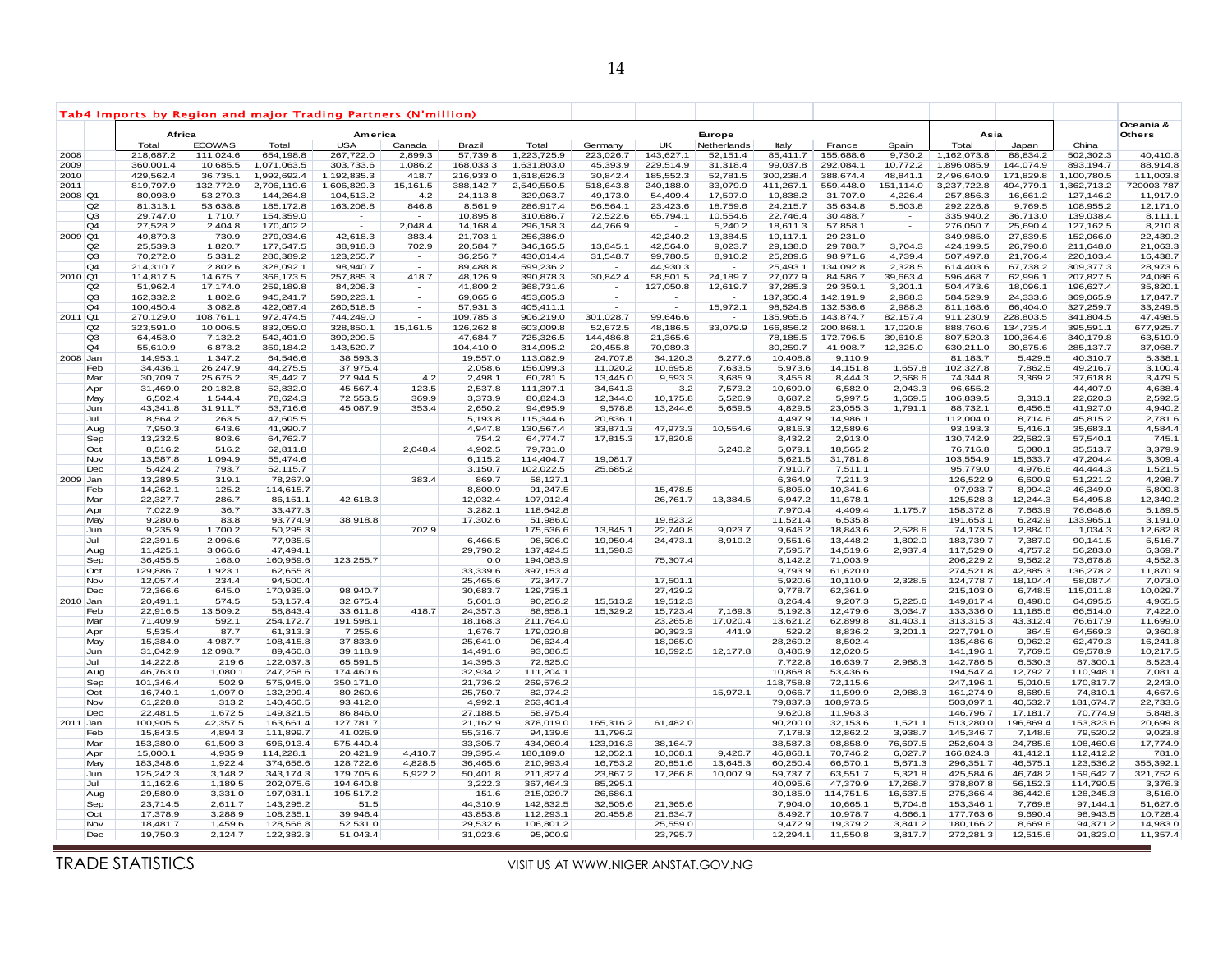|      | Tab5 Exports by Region and major Trading Partners (N'million) |                        |                        |                            |                            |                                    |                        |                        |                          |                      |                          |                       |                        |                        |                        |                     |                     |
|------|---------------------------------------------------------------|------------------------|------------------------|----------------------------|----------------------------|------------------------------------|------------------------|------------------------|--------------------------|----------------------|--------------------------|-----------------------|------------------------|------------------------|------------------------|---------------------|---------------------|
|      |                                                               | Africa                 |                        |                            | America                    |                                    |                        |                        |                          |                      | Europe                   |                       |                        |                        |                        | Asia                |                     |
|      |                                                               | Total                  | <b>ECOWAS</b>          | Total                      | <b>USA</b>                 | Canada                             | Brazil                 | Total                  | Germany                  | <b>UK</b>            | Netherlands              | Italy                 | France                 | Spain                  | Total                  | Japan               | China               |
| 2008 |                                                               | 1,098,003.6            | 693,918.1              | 4,933,644.6                | 4,051,344.8                | 175,893.8                          | 620,773.8              | 2,089,193.3            | 148,006.8                | 156,914.8            | 385,363.7                | 314,336.1             | 394,192.0              | 327,299.7              | 1,138,257.9            | 34,480.3            | 76,895.8            |
| 2009 |                                                               | 1,261,083.3            | 320,707.2              | 3,304,644.2                | 2,026,629.5                | 261,437.4                          | 593,511.2              | 1,750,615.7            | 67,695.7                 | 156,642.9            | 199,426.0                | 309,693.3             | 407,357.8              | 324,292.4              | 1,069,928.0            | 34,484.7            | 106,733.1           |
| 2010 |                                                               | 1,547,937.2            | 307,447.9              | 6,122,850.7                | 4,471,385.3                | 382,456.7                          | 908,020.1              | 2,995,789.2            | 84,278.4                 | 190,466.0            | 591,606.2                | 458,048.7             | 526,894.4              | 425,319.4              | 2,188,596.2            | 58,979.3            | 216,506.1           |
| 2011 |                                                               | 2,027,545.5            | 553,181.0              | 7,874,922.0                | 4,381,268.2                | 225,224.5                          | 1,632,808.9            | 5,678,238.4            | 197,211.9                | 1,210,609.4          | 414,460.5                | 990,955.8             | 1,140,123.8            | 1,146,024.1            | 3,088,998.4            | 59,861.9            | 392,574.9           |
| 2008 | Q1                                                            | 248,514.6              | 134,822.6              | 1,513,910.8                | 1,276,337.7                | 23,790.1                           | 191,285.7              | 398,371.0              | 55,993.9                 | 14,903.5             | 12,142.8                 | 66,187.0              | 91,364.9               | 72,665.2               | 328,466.1              | 7,730.9             | 21,746.7            |
|      | Q2<br>Q3                                                      | 245,963.8<br>301,755.6 | 179,283.2<br>187,610.5 | 1,403,482.5<br>1,217,514.4 | 1,169,288.2<br>1,002,137.2 | 47,708.6<br>58,997.5               | 171,811.3<br>137,959.2 | 605,846.1<br>621,724.3 | 30,831.7<br>33,049.5     | 65,186.9<br>69,642.6 | 125,712.5<br>132,603.4   | 100,253.6<br>75,506.8 | 102,273.9<br>107,774.7 | 117, 157.5<br>66,093.8 | 313,588.0<br>334,843.8 | 2,915.3<br>22,871.6 | 4,899.2<br>2,477.9  |
|      | Q <sub>4</sub>                                                | 301,769.7              | 192,201.8              | 798,736.9                  | 603,581.7                  | 45,397.5                           | 119,717.7              | 463,251.9              | 28,131.7                 | 7,181.8              | 114,905.0                | 72,388.7              | 92,778.5               | 71,383.3               | 161,360.0              | 962.5               | 2,229.7             |
| 2009 | Q <sub>1</sub>                                                | 126,425.6              | 42,852.7               | 500,503.5                  | 305,031.5                  | 24,481.6                           | 35,962.3               | 239,382.6              | 12,534.0                 | 9,686.0              | 26,571.6                 | 53,444.6              | 52,596.0               | 36,721.7               | 133,074.6              | 6,621.3             | 8,284.4             |
|      | Q2                                                            | 239,713.5              | 89,165.8               | 410,571.3                  | 192,235.9                  | 41,605.1                           | 134,660.1              | 320,526.0              | 15,638.8                 | 43,268.5             | 42,019.9                 | 45,859.6              | 63,202.0               | 65,443.1               | 226,561.0              | 10,646.1            | 12,099.3            |
|      | Q <sub>3</sub>                                                | 349,344.4              | 85,398.5               | 961,947.1                  | 613,628.2                  | 83,133.8                           | 225,209.1              | 471,550.6              | 12,863.4                 | 53,635.5             | 34,009.5                 | 98,998.5              | 102,280.5              | 88,915.1               | 425,127.9              | 3,909.8             | 76,729.2            |
|      | Q4                                                            | 545,599.8              | 103,290.2              | 1,431,622.3                | 915,733.9                  | 112,216.9                          | 197,679.7              | 719,156.5              | 26,659.6                 | 50,052.9             | 96,825.0                 | 111,390.5             | 189,279.3              | 133,212.4              | 285,164.5              | 13,307.5            | 9,620.1             |
| 2010 | Q <sub>1</sub>                                                | 259,980.6              | 35,980.8               | 909,186.7                  | 659,368.3                  | 34,888.1                           | 172,321.0              | 765,424.8              | 7,649.7                  | 65,077.3             | 88,565.0                 | 53,500.7              | 61,094.1               | 113,631.8              | 370,317.4              | 4,575.2             | 41,968.7            |
|      | Q2                                                            | 432,455.4              | 121,794.2              | 1,595,519.3                | 1,073,997.3                | 127,467.7                          | 236,292.9              | 687,342.9              | $\sim$                   | 73,344.6             | 149,334.0                | 102,905.9             | 131,680.9              | 110,061.3              | 842,016.7              | 31,694.9            | 131,184.3           |
|      | Q3                                                            | 342,365.4              | 76,385.5               | 1,560,803.0                | 1,152,441.4                | 103,660.2                          | 243,916.2              | 637,707.4              | 25,669.5                 | 52,044.1             | 132,098.6                | 107,753.6             | 154,699.4              | 118,506.6              | 393,796.4              | 16,660.0            | 21,067.6            |
|      | Q4                                                            | 513,135.8              | 73,287.5               | 2,057,341.7                | 1,585,578.3                | 116,440.7                          | 255,490.0              | 905,314.1              | 50,959.1                 |                      | 221,608.6                | 193,888.5             | 179,420.0              | 83,119.6               | 582,465.8              | 6,049.2             | 22,285.5            |
| 2011 | Q <sub>1</sub>                                                | 385,962.9              | 119,492.7              | 1,632,551.3                | 965,254.7                  | 127,467.7                          | 243,950.9              | 609,831.8              | 47,483.1                 | 56,901.2             | 115,451.6                | 66,354.3              | 70,483.8               | 177,789.2              | 576,229.4              | 22,475.8            | 63,051.5            |
|      | Q2                                                            | 523,062.3              | 86,510.5               | 1,700,582.3                | 974,968.9                  |                                    | 322,420.9              | 767,693.9              |                          | 117,348.2            | 25,918.0                 | 207,007.4             | 117,191.1              | 213,502.3              | 516,382.6              | 19,184.5            | 58,903.1            |
|      | Q3                                                            | 589,632.2              | 92,079.2               | 2,016,874.4                | 866,494.5                  | $\sim$                             | 593,594.2              | 1,388,787.9            | 93,412.6                 | 136,071.7            |                          | 245,202.2             | 553,808.8              | 168,762.9              | 728,635.4              | 7,465.6             | 103,434.0           |
|      | Q4                                                            | 528,888.0              | 255,098.6              | 2,424,914.0                | 1,574,550.1                | 97,756.8                           | 472,842.8              | 2,911,924.6            | 56,316.3                 | 900,288.2            | 273,090.8                | 472,392.0             | 398,640.2              | 585,969.7              | 1,067,751.0            | 10,736.0            | 167,186.3           |
| 2008 | Jan                                                           | 67,232.1               | 17,971.8               | 532,725.3                  | 446,978.9                  |                                    | 63,549.5               | 126,522.0              | 18,667.9                 | 11,855.2             | 5,883.3                  | 23,548.6              | 33,507.6               | 20,012.7               | 82,461.4               | 2,204.9             | 2,204.9             |
|      | Feb                                                           | 90,011.3               | 43,817.3               | 475,024.5                  | 398,742.6                  | 11,205.7                           | 64,785.3               | 93,891.2               | 8,830.0                  | 1,845.5              | 4,128.0                  | 22,486.3              | 30,638.2               | 1,489.2                | 112,067.3              | 4,666.1             | 4,666.1             |
|      | Mar                                                           | 91,271.2               | 73,033.5               | 506,161.0                  | 430,616.2                  | 12,584.4                           | 62,950.8               | 177,957.9              | 28,496.0                 | 1,202.7              | 2,131.6                  | 20,152.1              | 27,219.1               | 51,163.4               | 133,937.4              | 859.9               | 859.9               |
|      | Apr                                                           | 94,406.1               | 51,179.1               | 455,812.7                  | 382,892.9                  | 12,722.1                           | 59,333.4               | 174,219.7              | 2,298.5                  | 48,137.7             | 27,097.1                 | 43,152.1              | 26,336.8               | 20,486.3               | 88,998.3               | 1,477.6             | 1,477.6             |
|      | May                                                           | 66,500.4               | 58,076.0               | 539,952.3                  | 472,469.9                  | 26,677.6                           | 40,508.6               | 229,590.5              | 14,743.9                 | 541.0                | 62,831.1                 | 18,064.0              | 41,503.9               | 49,769.3               | 84,104.8               | 1,437.7             | 1,437.7             |
|      | Jun                                                           | 85,057.2               | 70,028.0               | 407,717.6                  | 313,925.5                  | 8,308.9                            | 71,969.3               | 202,035.8              | 13,789.3                 | 16,508.3             | 35,784.3                 | 39,037.6              | 34,433.2               | 46,901.8               | 140,484.9              | 0.0                 | 0.0                 |
|      | Jul                                                           | 105,599.1              | 63,016.1               | 412,574.4                  | 408,698.0                  |                                    | 666.7                  | 168,488.3              | 1,213.7                  | 14,469.9             | 47,976.3                 | 17,346.1              | 32,180.2               | 6,846.0                | 159,297.3              | 952.0               | 952.0               |
|      | Aug                                                           | 122,453.2              | 76,667.7               | 395,856.5                  | 284,087.3                  | 26,963.1                           | 79,501.3               | 225,128.9              | 13,285.8                 | 42,234.4             | 26,876.8                 | 30,816.8              | 39,523.5               | 34,907.4               | 91,129.7               | 9,083.2             | 9,083.2             |
|      | Sep<br>Oct                                                    | 73,703.4<br>187,640.4  | 47,926.8<br>154,020.0  | 409,083.5<br>342,777.4     | 309,351.9<br>252,623.3     | 32,034.4<br>25,534.2               | 57,791.2<br>51,899.8   | 228,107.1<br>165,646.9 | 18,550.0<br>18,318.8     | 12,938.3             | 57,750.3<br>43,363.9     | 27,343.9<br>32,808.9  | 36,070.9<br>27,815.7   | 24,340.3<br>27,286.4   | 84,416.8<br>100,511.2  | 12,836.4<br>367.7   | 12,836.4<br>367.7   |
|      | Nov                                                           | 71,755.5               | 19,938.8               | 218,248.0                  | 175,526.6                  | 5,847.8                            | 30,976.6               | 140,543.4              | 1,093.2                  |                      | 26,801.4                 | 24,234.1              | 20,758.7               | 21,051.6               | 30,701.3               | 452.8               | 452.8               |
|      | Dec                                                           | 42,373.8               | 18,243.1               | 237,711.4                  | 175,431.8                  | 14,015.5                           | 36,841.3               | 157,061.7              | 8,719.6                  | 7,181.8              | 44,739.7                 | 15,345.7              | 44,204.1               | 23,045.3               | 30,147.5               | 142.0               | 142.0               |
| 2009 | Jan                                                           | 53,740.7               | 27,176.9               | 232,526.5                  | 145,754.5                  | 5,353.4                            | 949.3                  | 85,420.2               | 5,628.2                  | 5,913.3              | 9,734.7                  | 17,998.4              | 25,407.2               | 11,161.3               | 45,870.3               | 2,288.3             | 269.1               |
|      | Feb                                                           | 10,720.1               | 1,574.5                | 78,299.8                   | 22,809.8                   | 811.4                              | 4,868.3                | 52,062.5               | 1,283.4                  | 1,297.6              | 1,256.8                  | 9,908.1               | 5,547.6                | 1,666.5                | 14,248.1               | 4,006.5             | 1,838.0             |
|      | Mar                                                           | 61,964.7               | 14,101.4               | 189,677.3                  | 136,467.2                  | 18,316.7                           | 30,144.7               | 101,899.9              | 5,622.4                  | 2,475.1              | 15,580.1                 | 25,538.1              | 21,641.1               | 23,894.0               | 72,956.2               | 326.5               | 6,177.3             |
|      | Apr                                                           | 127,131.3              | 55,227.1               | 154,848.0                  | 66,413.0                   | 23,306.4                           | 50,561.9               | 98,115.9               | 7,616.5                  | 7,809.7              | 7,223.6                  | 11,827.1              | 14,578.6               | 28,811.7               | 77,535.0               | 1,238.2             | 8,387.0             |
|      | May                                                           | 101,402.1              | 29,594.7               | 207,998.5                  | 104,838.4                  | 16,562.0                           | 78,902.5               | 192,678.8              | 5,972.7                  | 31,809.1             | 29,502.5                 | 27,504.0              | 44,626.0               | 32,554.4               | 127,239.7              | 9,105.1             | 766.0               |
|      | Jun                                                           | 11,180.0               | 4,344.0                | 47,724.8                   | 20,984.5                   | 1,736.8                            | 5,195.7                | 29,731.2               | 2,049.6                  | 3,649.7              | 5,293.8                  | 6,528.6               | 3,997.3                | 4,077.0                | 21,786.2               | 302.8               | 2,946.3             |
|      | Jul                                                           | 86,530.3               | 31,206.2               | 292,817.7                  | 170,448.6                  | 46,469.3                           | 74,721.2               | 126,728.3              | 10,885.2                 | 30,288.2             | 13,661.5                 | 23,485.5              | 17,320.8               | 5,594.8                | 134,523.8              | 2,125.6             | 49,617.2            |
|      | Aug                                                           | 117,329.8              | 14,719.1               | 345,694.5                  | 241,177.6                  | 10,362.3                           | 77,454.7               | 258,021.1              | 1,978.2                  | 21,318.4             | 18,290.4                 | 72,661.6              | 67,597.7               | 33,736.1               | 160,609.1              | 1,104.0             | 15,049.2            |
|      | Sep                                                           | 145,484.3              | 39,473.2               | 323,434.8                  | 202,002.0                  | 26,302.2                           | 73,033.1               | 86,801.3               |                          | 2,028.9              | 2,057.5                  | 2,851.4               | 17,362.1               | 49,584.2               | 129,995.0              | 680.2               | 12,062.9            |
|      | Oct                                                           | 256,673.5              | 45,159.0               | 396,900.0                  | 238,036.9                  | 36,370.7                           | 83,723.9               | 245,018.7              | 6,991.7                  | 13,677.7             | 16,636.9                 | 51,417.0              | 71,009.0               | 37,950.2               | 80,121.6               | 2,637.6             | 3,060.9             |
|      | Nov                                                           | 140,761.6              | 27,412.0               | 444,976.7                  | 235,966.1                  | 20,488.7                           | 57,850.7               | 314,557.7              | 15,678.0                 | 25,432.6             | 52,041.0                 | 28,516.4              | 83,402.8               | 59,730.8               | 106,403.1              | 10,083.2            | 5,185.6             |
|      | Dec                                                           | 148, 164. 7            | 30,719.2               | 589,745.6                  | 441,730.9                  | 55,357.6                           | 56,105.1               | 159,580.1              | 3,989.9                  | 10,942.6             | 28,147.1                 | 31,457.1              | 34,867.5               | 35,531.5               | 98,639.8               | 586.7               | 1,373.7             |
| 2010 | Jan                                                           | 69,984.3               | 14,342.6               | 221,732.7                  | 151,176.6                  |                                    | 49,170.0               | 123,333.4              | 3,397.5                  | 55,704.4             |                          | 14,756.2              | 8,568.5                | 13,657.3               | 104,825.6              | 1,574.7             | 20,949.4            |
|      | Feb<br>Mar                                                    | 35,301.8<br>154,694.5  | 9,539.2<br>12,099.0    | 268,385.3<br>419,068.8     | 180,840.0<br>327,351.7     | 34,888.1                           | 43,435.5<br>79,715.5   | 427,405.1<br>214,686.3 | 4,252.2                  | 8,451.6<br>921.3     | 39,388.2<br>49,176.8     | 16,973.8<br>21,770.8  | 28,124.6<br>24,401.0   | 49,791.4<br>50,183.1   | 196,265.0<br>69,226.8  | 1,319.1<br>1,681.5  | 5,609.8<br>15,409.4 |
|      | Apr                                                           | 87,400.5               | 43,501.3               | 385,960.4                  | 245,375.0                  | 35,393.9                           | 88,996.0               | 143,377.3              | $\sim$                   | 13,566.7             | 38,456.0                 | 23,529.9              | 256.1                  | 43,778.4               | 230,552.6              | 1,319.0             | 21,370.8            |
|      | May                                                           | 237,474.4              | 55,366.3               | 647,971.6                  | 435,563.9                  | 43,583.5                           | 79,964.8               | 288,425.6              | $\sim$                   | 31,888.6             | 35,507.1                 | 75,669.2              | 55,958.0               | 43,471.9               | 402,706.2              | 27,302.4            | 103,246.2           |
|      | Jun                                                           | 107,580.4              | 22,926.6               | 561,587.4                  | 393,058.4                  | 48,490.3                           | 67,332.1               | 255,540.0              |                          | 27,889.3             | 75,370.9                 | 3,706.8               | 75,466.8               | 22,811.1               | 208,757.8              | 3,073.5             | 6,567.3             |
|      | Jul                                                           | 146,060.7              | 3,828.1                | 737,974.8                  | 530,198.3                  | 39,854.4                           | 117,756.4              | 253,533.3              | 7,250.6                  | 10,993.2             | 50,793.1                 | 36,776.4              | 94,427.5               | 45,291.1               | 191,119.7              | 2,972.6             | 13,054.6            |
|      | Aug                                                           | 93,973.5               | 32,285.9               | 480,862.8                  | 350,369.6                  | 63,805.8                           | 59,709.9               | 169,781.0              | 9,294.0                  | 21,347.8             | 37,532.2                 | 45,865.6              | 14,930.3               | 32,734.0               | 90,904.5               | 2,930.8             | 7,314.7             |
|      | Sep                                                           | 102,331.2              | 40,271.5               | 341,965.4                  | 271,873.5                  | 26,302.2                           | 66,450.0               | 214,393.1              | 9,124.9                  | 19,703.1             | 43,773.3                 | 25,111.6              | 45,341.6               | 40,481.5               | 111,772.2              | 10,756.6            | 698.3               |
|      | Oct                                                           | 149,211.8              | 17,206.1               | 646,212.9                  | 560,818.4                  | 34,312.7                           | 31,514.8               | 373,237.9              | 12,059.6                 |                      | 136,484.3                | 71,293.0              | 82,515.9               | 6,987.2                | 217,431.1              | 1,316.6             | 15,035.3            |
|      | Nov                                                           | 136,039.7              | 24,763.3               | 613,577.9                  | 506,885.5                  | 35,706.9                           | 48,828.9               | 209,418.4              | 16,816.9                 |                      | 45,194.1                 | 39,047.9              | 52,617.5               | 23,303.4               | 125,029.5              | 892.2               | 3,080.4             |
|      | Dec                                                           | 227,884.3              | 31,318.1               | 797,550.8                  | 517,874.4                  | 46,421.1                           | 175,146.3              | 322,657.9              | 22,082.6                 | $\sim$               | 39,930.1                 | 83,547.6              | 44,286.6               | 52,829.0               | 240,005.2              | 3,840.4             | 4,169.8             |
| 2011 | Jan                                                           | 89,686.0               | 44,873.2               | 407,159.8                  | 250,612.6                  | 35,393.9                           | 89,715.9               | 144,069.0              | 2,197.0                  | 13,163.4             | 34,783.6                 | 22,706.5              | 9,300.8                | 38,296.8               | 242,176.1              | 2,388.9             | 30,589.9            |
|      | Feb                                                           | 144,851.8              | 48,441.0               | 749,985.0                  | 354,700.7                  | 43,583.5                           | 91,122.6               | 260,175.1              | 44,799.1                 | 14,172.0             | 35,507.1                 | 16,363.2              | 37,885.9               | 77,351.1               | 204,082.0              | 18,887.0            | 32,077.0            |
|      | Mar                                                           | 151,425.1              | 26,178.5               | 475,406.6                  | 359,941.4                  | 48,490.3                           | 63,112.5               | 205,587.7              | 487.0                    | 29,565.8             | 45,160.9                 | 27,284.6              | 23,297.1               | 62,141.3               | 129,971.3              | 1,199.9             | 384.7               |
|      | Apr                                                           | 187,258.2              | 18,184.4               | 429,553.3                  | 211,412.0                  | $\sim$                             | 148,905.7              | 255,155.5              | $\sim$                   | 37,185.9             | 5,118.0                  | 35,263.8              | 54,514.6               | 84,371.1               | 123,671.2              | 632.5               | 2,680.3             |
|      | May                                                           | 111,158.4              | 13,760.1               | 485,541.5                  | 262,465.4                  | $\sim$                             | 100,238.7              | 353,191.2              | $\overline{\phantom{a}}$ | 59,771.4             | 15,815.4                 | 119,285.3             | 51,728.9               | 83,180.5               | 115,843.5              | 1,168.5             | 5,154.9             |
|      | Jun                                                           | 224,645.8              | 54,566.0               | 785,487.5                  | 501,091.4                  | $\sim$                             | 73,276.5               | 159,347.1              | $\sim$                   | 20,390.9             | 4,984.7                  | 52,458.2              | 10,947.5               | 45,950.7               | 276,867.9              | 17,383.5<br>1,431.5 | 51,067.9            |
|      | Jul                                                           | 210,616.0              | 7,348.8                | 545,948.1<br>516,620.3     | 449,704.6                  | $\sim$<br>$\overline{\phantom{a}}$ | 78,150.0<br>99,883.7   | 315,212.7              | 37,961.0<br>34,864.9     | ٠<br>$\sim$          | $\overline{\phantom{a}}$ | 34,746.0              | 177,997.7              | 535.2                  | 153,600.0<br>214,873.9 | 503.7               | 382.8<br>1,017.1    |
|      | Aug<br>Sep                                                    | 127,781.1<br>251,235.2 | 38,187.8<br>46,542.6   | 954,306.1                  | 416,593.4<br>196.5         | $\sim$                             | 415,560.4              | 438,350.8<br>635,224.5 | 20,586.7                 | 136,071.7            |                          | 64,336.9<br>146,119.3 | 190,285.8<br>185,525.3 | 85,266.0<br>82,961.7   | 360,161.5              | 5,530.4             | 102,034.1           |
|      | Oct                                                           | 173,458.2              | 33,313.4               | 905,014.6                  | 606,231.6                  | 67,847.1                           | 153,253.3              | 1,093,256.1            | 33,781.6                 | 462,613.1            | 41,981.6                 | 178,763.1             | 113,447.1              | 196,391.2              | 381,807.2              | 3,209.5             | 134,375.0           |
|      | Nov                                                           | 232,355.0              | 175,317.0              | 604,762.6                  | 317,595.6                  | 29,909.7                           | 211,932.4              | 782,660.5              | 20,794.1                 | 197,765.6            | 96,902.9                 | 119,265.6             | 176,104.5              | 119,619.4              | 179,182.3              | 1,671.2             | 3,673.1             |
|      | Dec                                                           | 123,074.8              | 46,468.1               | 915,136.8                  | 650,722.9                  |                                    | 107,657.1              | 1,036,008.0            | 1,740.5                  | 239,909.5            | 134,206.3                | 174,363.3             | 109,088.6              | 269,959.1              | 506,761.4              | 5,855.3             | 29,138.2            |
|      |                                                               |                        |                        |                            |                            |                                    |                        |                        |                          |                      |                          |                       |                        |                        |                        |                     |                     |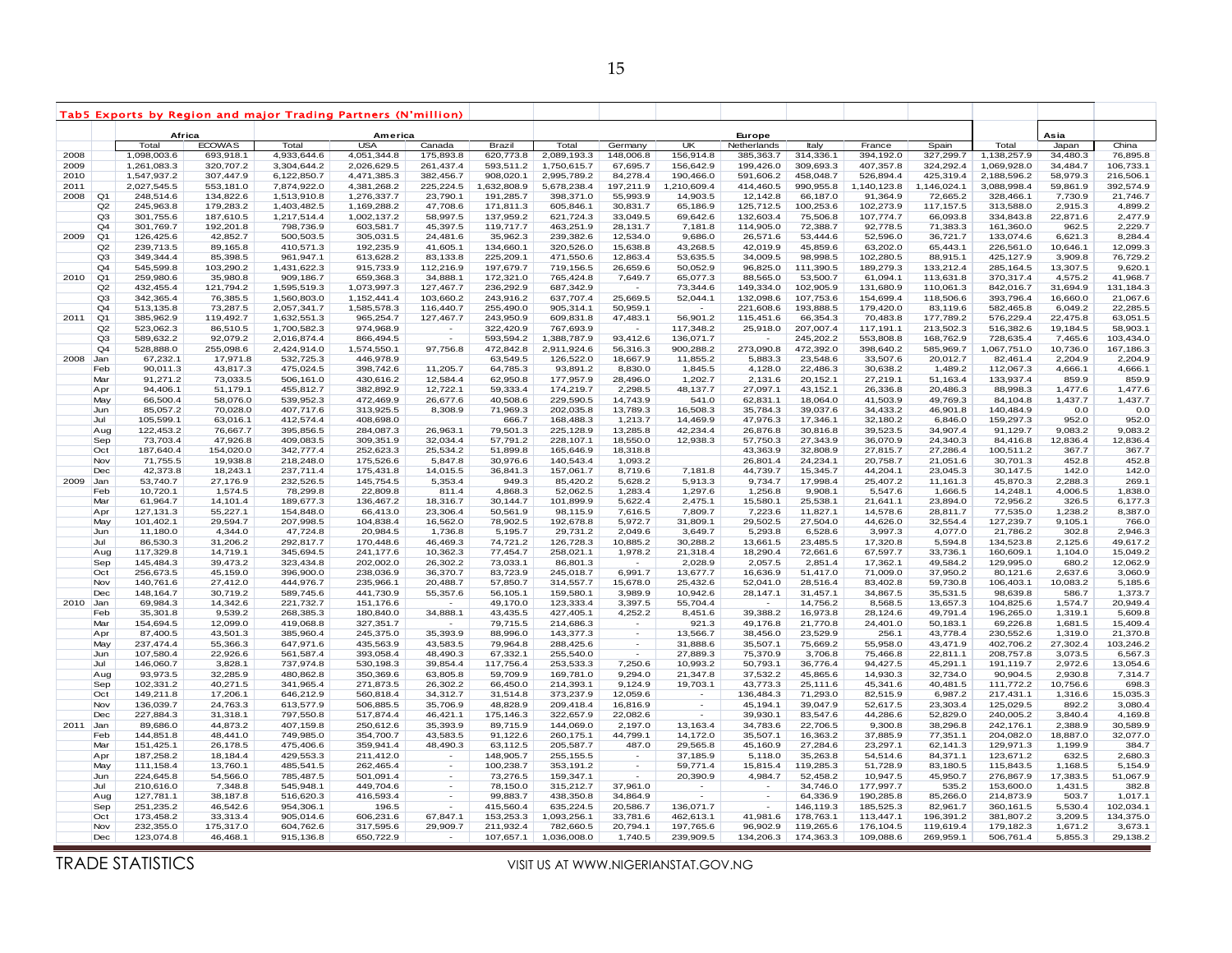|      | Tab6 Summary of Imports by SITC (N'million) |             |                  |           |             |            |           |              |             |               |             |              |
|------|---------------------------------------------|-------------|------------------|-----------|-------------|------------|-----------|--------------|-------------|---------------|-------------|--------------|
|      |                                             | Food & live |                  | Crude     | Mineral     | Oils, fats |           |              | Machinery   |               |             | Total        |
|      |                                             | animals     | <b>Beverages</b> | inedible  | fuel etc.   | & waxes    | Chemicals | Manufactured | & transport | Miscellaneous | Commodities |              |
|      |                                             |             | & tobacco        | materials |             |            | & related | goods        | equipment   | manufactured  | n.e.s.      |              |
|      |                                             |             |                  |           |             |            | products  |              |             | articles      |             |              |
| 2008 |                                             | 288,944.9   | 18,672.2         | 49,901.4  | 52,376.2    | 14,624.3   | 400,899.0 | 791,478.5    | 1,525,462.9 | 156,565.6     | 171.6       | 3,299,096.6  |
| 2009 |                                             | 561,342.7   | 24,770.3         | 70,134.6  | 49,830.7    | 12,229.7   | 680,331.6 | 950,484.0    | 2,437,901.6 | 259,194.9     | 636.9       | 5,046,857.0  |
| 2010 |                                             | 605,296.7   | 33,340.4         | 91,078.8  | 87,196.6    | 24,222.8   | 708,794.3 | 1,411,633.3  | 3,285,219.4 | 397,829.7     | 3,913.9     | 6,648,525.9  |
| 2011 |                                             | 1,056,571.6 | 44,247.1         | 990,464.4 | 1,740,236.7 | 31,759.8   | 790,646.0 | 1,380,468.4  | 3,479,725.8 | 515,879.8     | 3,194.9     | 10,033,194.6 |
| 2008 | Q1                                          | 83,417.4    | 4,237.1          | 8,800.5   | 12,633.8    | 2,573.3    | 110,174.5 | 195,377.0    | 380,503.7   | 26,384.4      | 0.0         | 824,101.6    |
|      | Q2                                          | 87,414.0    | 4,437.0          | 10,847.9  | 19,261.2    | 9,336.2    | 108,989.5 | 269,171.4    | 328,112.0   | 20,060.2      | 171.6       | 857,801.1    |
|      | Q3                                          | 37,391.2    | 5,612.2          | 21,507.5  | 6,381.6     | 1,633.7    | 98,287.9  | 160,033.4    | 434,530.9   | 73,465.3      | 0.0         | 838,843.8    |
|      | Q4                                          | 80,722.4    | 4,385.9          | 8,745.5   | 14,099.6    | 1,081.1    | 83,447.1  | 166,896.6    | 382,316.2   | 36,655.7      | 0.0         | 778,350.1    |
| 2009 | Q1                                          | 109,132.7   | 4,754.3          | 8,109.5   | 18,643.0    | 2,013.0    | 107,376.9 | 152,524.1    | 512,456.5   | 42,715.1      | 0.0         | 957,725.1    |
|      | Q2                                          | 86,643.5    | 4,341.7          | 11,076.8  | 9,925.1     | 2,684.7    | 127,128.0 | 194,736.5    | 504,077.6   | 53,901.3      | 0.0         | 994,515.1    |
|      | Q3                                          | 144,739.7   | 5,861.0          | 25,959.6  | 9,751.5     | 4,478.6    | 168,378.5 | 270,415.9    | 601,387.9   | 79,002.7      | 636.8       | 1,310,612.2  |
|      | Q4                                          | 220,826.7   | 9,813.3          | 24,988.7  | 11,511.1    | 3,053.5    | 277,448.2 | 332,807.5    | 819,979.7   | 83,575.8      | 0.1         | 1,784,004.6  |
| 2010 | Q <sub>1</sub>                              | 143,566.0   | 6,860.0          | 24,813.1  | 16,700.8    | 5,367.4    | 169,950.5 | 288,556.7    | 731,808.9   | 104,609.1     | 192.1       | 1,492,424.5  |
|      | Q2                                          | 144,868.7   | 8,425.8          | 14,797.6  | 34,194.0    | 5,879.0    | 123,808.5 | 237,675.0    | 585,230.6   | 63,412.4      | 1,886.1     | 1,220,177.6  |
|      | Q3                                          | 128,449.1   | 6,666.6          | 37,794.5  | 10,555.3    | 3,664.2    | 221,738.9 | 475,805.4    | 1,128,899.0 | 148,984.9     | 999.0       | 2,163,556.9  |
|      | Q4                                          | 188,413.0   | 11,388.0         | 13,673.6  | 25,746.5    | 9,312.3    | 193,296.4 | 409,596.2    | 839,280.9   | 80,823.3      | 836.7       | 1,772,366.9  |
| 2011 | Q <sub>1</sub>                              | 289,656.9   | 7,720.4          | 453,021.4 | 825,677.8   | 7,753.0    | 186,712.8 | 362,409.8    | 824,281.9   | 149,815.4     | 502.6       | 3,107,552.0  |
|      | Q2                                          | 311,436.3   | 2,780.6          | 496,800.8 | 800,038.3   | 9,532.4    | 188,492.2 | 398,027.2    | 946,061.3   | 171,594.8     | 582.0       | 3,325,346.0  |
|      | Q3                                          | 178,368.1   | 26,953.2         | 26,194.0  | 73,803.9    | 4,268.6    | 241,583.0 | 377,007.0    | 1,135,341.8 | 138,225.0     | 1,481.9     | 2,203,226.5  |
|      | Q4                                          | 277,110.2   | 6,793.0          | 14,448.3  | 40,716.7    | 10,205.7   | 173,858.0 | 243,024.3    | 574,040.9   | 56,244.5      | 628.4       | 1,397,070.1  |
| 2008 | Jan                                         | 29,661.1    | 1,746.7          | 3,330.7   | 3,657.7     | 1,507.3    | 35,005.5  | 60,803.2     | 131,914.5   | 11,477.6      | 0.0         | 279,104.3    |
|      | Feb                                         | 31,793.2    | 1,452.5          | 3,116.4   | 6,610.6     | 156.7      | 44,505.6  | 75,102.6     | 170,195.3   | 7,306.4       | 0.0         | 340,239.2    |
|      | Mar                                         | 21,963.1    | 1,037.9          | 2,353.4   | 2,365.5     | 909.4      | 30,663.4  | 59,471.2     | 78,393.9    | 7,600.3       | 0.0         | 204,758.1    |
|      | Apr                                         | 27,815.3    | 1,620.7          | 4,139.0   | 6,973.8     | 3,077.1    | 39,626.5  | 74,410.5     | 132,773.1   | 6,384.0       | 171.6       | 296,991.6    |
|      | May                                         | 30,087.7    | 1,408.2          | 3,986.9   | 7,494.3     | 2,075.7    | 29,511.6  | 86,663.7     | 107,641.2   | 6,513.5       | 0.0         | 275,382.9    |
|      | June                                        | 29,511.0    | 1,408.2          | 2,721.9   | 4,793.2     | 4,183.4    | 39,851.4  | 108,097.2    | 87,697.7    | 7,162.7       | 0.0         | 285,426.6    |
|      | July                                        | 20,195.6    | 1,645.4          | 2,732.3   | 4,668.7     | 1,014.8    | 35,610.7  | 62,956.7     | 144,514.5   | 12,961.4      | 0.0         | 286,300.0    |
|      | Aug                                         | 9,370.6     | 2,364.5          | 2,933.1   | 951.1       | 261.9      | 28,641.0  | 46,441.0     | 152,016.7   | 35,306.2      | 0.0         | 278,286.0    |
|      | Sep                                         | 7,825.0     | 1,602.4          | 15,842.2  | 761.9       | 357.0      | 34,036.2  | 50,635.8     | 137,999.8   | 25,197.7      | 0.0         | 274,257.9    |
|      | Oct                                         | 36,544.7    | 1,113.3          | 3,284.9   | 4,580.0     | 357.2      | 26,614.1  | 62,912.7     | 88,162.4    | 7,586.5       | 0.0         | 231,155.8    |
|      | Nov                                         | 36,252.6    | 1,783.8          | 3,494.0   | 9,125.3     | 556.7      | 35,597.5  | 60,926.7     | 130,416.2   | 12,178.5      | 0.0         | 290,331.4    |
|      | Dec                                         | 7,925.1     | 1,488.8          | 1,966.6   | 394.3       | 167.2      | 21,235.5  | 43,057.2     | 163,737.6   | 16,890.7      | 0.0         | 256,862.9    |
| 2009 | Jan                                         | 12,881.2    | 1,910.3          | 2,401.0   | 2,837.4     | 417.7      | 28,594.1  | 46,073.7     | 164,558.7   | 20,831.9      | $0.0\,$     | 280,506.1    |
|      | Feb                                         | 41,729.2    | 1,278.4          | 2,837.8   | 8,177.2     | 600.5      | 31,261.4  | 48,859.3     | 179,900.4   | 9,215.0       | 0.0         | 323,859.3    |
|      | Mar                                         | 54,522.3    | 1,565.7          | 2,870.6   | 7,628.4     | 994.7      | 47,521.4  | 57,591.1     | 167,997.3   | 12,668.3      | 0.0         | 353,359.7    |
|      | Apr                                         | 14,370.4    | 2,160.4          | 4,007.9   | 1,738.8     | 611.3      | 34,335.6  | 72,907.6     | 171,435.7   | 21,137.6      | 0.0         | 322,705.4    |

۰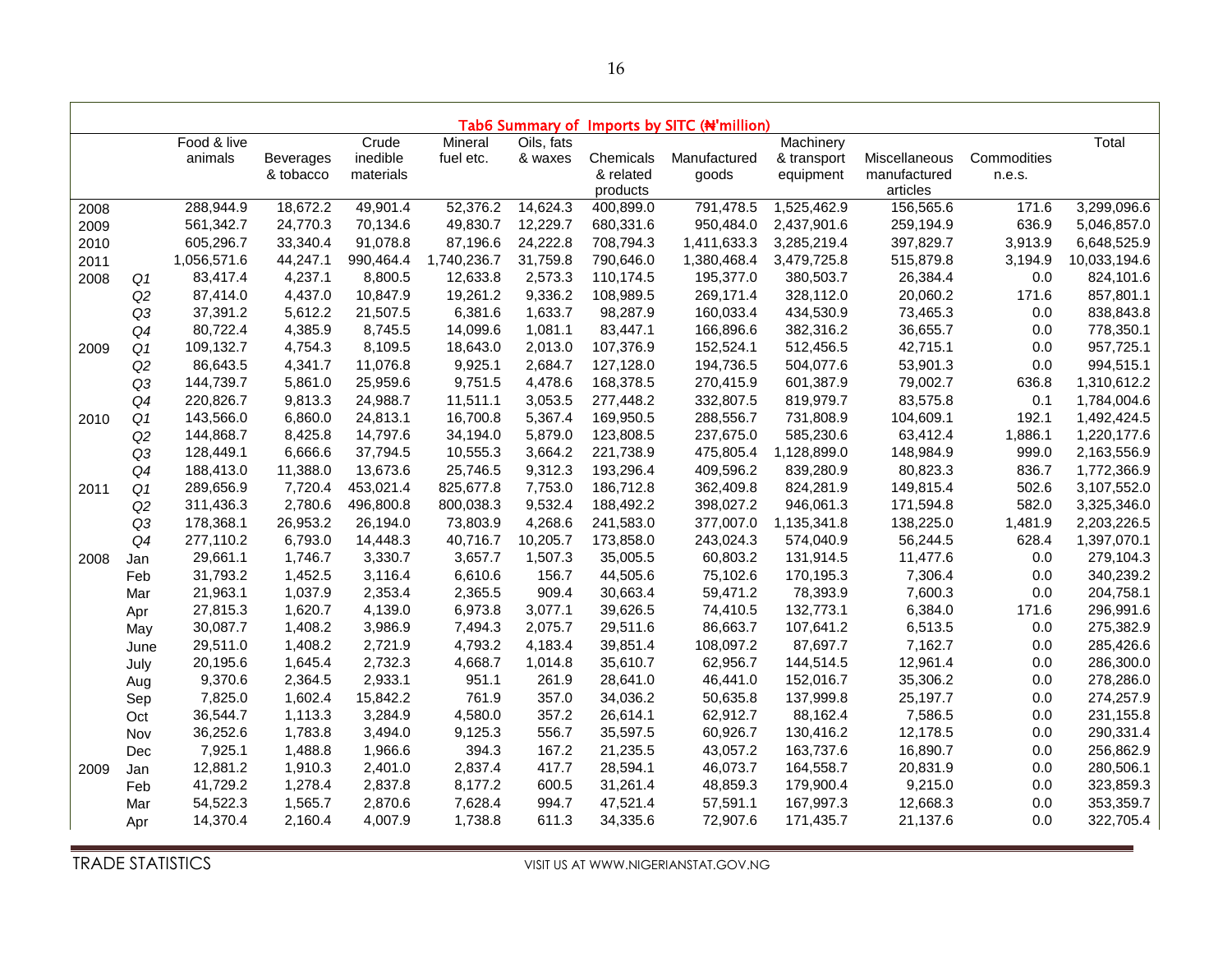۰

|      | May | 10,180.6  | 603.4    | 2,380.4   | 1,484.7   | 765.0   | 50,854.6  | 57,398.9  | 203,763.1 | 22,454.9  | 0.0     | 349,885.6   |
|------|-----|-----------|----------|-----------|-----------|---------|-----------|-----------|-----------|-----------|---------|-------------|
|      | Jun | 62,092.5  | 1,577.9  | 4,688.6   | 6,701.6   | 1,308.3 | 41,937.8  | 64,429.9  | 128,878.8 | 10,308.8  | 0.0     | 321,924.2   |
|      | Jul | 29,488.9  | 1,567.3  | 3,980.9   | 1,898.8   | 460.8   | 73,854.5  | 81,919.5  | 165,706.8 | 29,185.2  | 26.4    | 388,089.2   |
|      | Aug | 69,842.4  | 2,266.2  | 3,690.8   | 5,541.1   | 2,393.6 | 42,501.4  | 54,936.9  | 129,997.0 | 9,056.4   | 16.7    | 320,242.4   |
|      | Sep | 45,408.4  | 2,027.5  | 18,287.9  | 2,311.6   | 1,624.2 | 52,022.6  | 133,559.5 | 305,684.1 | 40,761.0  | 593.7   | 602,280.5   |
|      | Oct | 116,090.1 | 2,585.7  | 13,901.7  | 4,510.9   | 584.8   | 157,364.0 | 148,024.2 | 389,174.6 | 43,852.7  | 0.0     | 876,088.7   |
|      | Nov | 65,041.2  | 1,360.2  | 3,129.4   | 4,847.5   | 2,199.4 | 35,175.0  | 60,681.3  | 126,395.5 | 10,921.0  | 0.1     | 309,750.8   |
|      | Dec | 39,695.4  | 5,867.4  | 7,957.6   | 2,152.6   | 269.3   | 84,909.2  | 124,102.0 | 304,409.6 | 28,802.1  | 0.0     | 598,165.1   |
| 2010 | Jan | 20,710.3  | 1,185.1  | 2,933.5   | 1,556.9   | 1,984.5 | 35,423.5  | 77,256.7  | 157,363.9 | 20,271.6  | 1.6     | 318,687.6   |
|      | Feb | 62,472.7  | 1,642.8  | 3,355.2   | 5,138.5   | 1,273.1 | 41,636.7  | 64,964.6  | 118,357.4 | 12,476.9  | 58.2    | 311,376.1   |
|      | Mar | 60,383.1  | 4,032.1  | 18,524.4  | 10,005.4  | 2,109.8 | 92,890.3  | 146,335.4 | 456,087.6 | 71,860.6  | 132.3   | 862,360.8   |
|      | Apr | 12,879.6  | 2,583.4  | 3,630.1   | 9,548.7   | 201.0   | 30,529.2  | 74,343.1  | 313,060.0 | 35,172.7  | 1,073.4 | 483,021.3   |
|      | May | 73,263.2  | 3,955.7  | 4,712.2   | 8,833.0   | 4,140.7 | 42,883.3  | 83,845.5  | 139,130.4 | 10,969.3  | 419.0   | 372,152.5   |
|      | Jun | 58,725.8  | 1,886.7  | 6,455.3   | 15,812.2  | 1,537.2 | 50,396.0  | 79,486.5  | 133,040.2 | 17,270.4  | 393.6   | 365,003.8   |
|      | Jul | 57,726.6  | 1,919.9  | 17,333.7  | 6,435.0   | 1,905.5 | 51,803.4  | 72,243.5  | 137,546.1 | 13,008.6  | 472.7   | 360,395.0   |
|      | Aug | 56,553.4  | 3,052.4  | 8,176.3   | 2,783.7   | 1,590.5 | 76,984.8  | 115,459.8 | 293,129.3 | 48,935.5  | 188.7   | 606,854.4   |
|      | Sep | 14,169.1  | 1,694.3  | 12,284.5  | 1,336.6   | 168.1   | 92,950.8  | 288,102.2 | 698,223.6 | 87,040.8  | 337.5   | 1,196,307.5 |
|      | Oct | 85,739.8  | 2,344.2  | 4,841.3   | 11,755.0  | 2,601.7 | 58,543.4  | 68,867.1  | 150,530.5 | 12,369.3  | 363.8   | 397,956.1   |
|      | Nov | 33,551.3  | 6,086.3  | 4,871.8   | 5,382.6   | 4,006.6 | 94,023.1  | 276,432.4 | 510,351.3 | 56,054.8  | 227.4   | 990,987.4   |
|      | Dec | 69,121.9  | 2,957.5  | 3,960.6   | 8,608.8   | 2,704.0 | 40,730.0  | 64,296.7  | 178,399.2 | 12,399.1  | 245.6   | 383,423.4   |
| 2011 | Jan | 79,012.6  | 1,957.9  | 230,206.5 | 1,367.3   | 330.6   | 78,269.7  | 202,752.5 | 468,137.8 | 114,452.4 | 78.6    | 1,176,565.8 |
|      | Feb | 108,538.0 | 1,798.6  | 4,750.0   | 9,723.4   | 4,136.1 | 45,447.8  | 63,955.8  | 122,132.2 | 15,421.2  | 350.4   | 376,253.3   |
|      | Mar | 102,106.3 | 3,963.9  | 218,064.9 | 814,587.1 | 3,286.4 | 62,995.3  | 95,701.6  | 234,011.9 | 19,941.9  | 73.6    | 1,554,732.9 |
|      | Apr | 15,586.5  | 709.4    | 200,753.1 | 421.5     | 4,821.2 | 66,128.7  | 104,892.6 | 416,934.6 | 30,155.9  | 270.0   | 840,673.5   |
|      | May | 143,226.4 | 1,087.8  | 190,989.7 | 405,310.7 | 2,133.0 | 70,132.3  | 135,445.3 | 319,210.4 | 78,541.7  | 124.0   | 1,346,201.3 |
|      | Jun | 152,623.5 | 983.4    | 105,058.0 | 394,306.1 | 2,578.2 | 52,231.2  | 157,689.2 | 209,916.2 | 62,897.2  | 188.0   | 1,138,471.2 |
|      | Jul | 30,605.4  | 18,486.9 | 7.871.0   | 43,454.4  | 880.3   | 110,307.8 | 127.479.1 | 551,432.7 | 72,216.5  | 152.3   | 962,886.5   |
|      | Aug | 32,070.1  | 5,641.7  | 11,590.2  | 11,972.1  | 501.1   | 65,017.0  | 158,406.3 | 391,752.3 | 47,343.7  | 1,229.6 | 725,524.1   |
|      | Sep | 115,692.6 | 2,824.6  | 6,732.8   | 18,377.3  | 2,887.1 | 66,258.1  | 91,121.7  | 192,156.8 | 18,664.8  | 100.0   | 514,815.9   |
|      | Oct | 91,223.6  | 1,664.9  | 4,911.7   | 8,346.7   | 1,709.4 | 61,304.9  | 77,316.4  | 159,225.2 | 20,564.0  | 132.3   | 426,399.0   |
|      | Nov | 90,115.5  | 1,912.6  | 4,671.3   | 15,260.1  | 5,124.7 | 62,640.9  | 83,476.9  | 167,247.7 | 18,468.7  | 80.5    | 448,998.9   |
|      | Dec | 95,771.1  | 3,215.5  | 4,865.3   | 17,110.0  | 3,371.7 | 49,912.2  | 82,231.0  | 247,568.0 | 17,211.9  | 415.6   | 521,672.2   |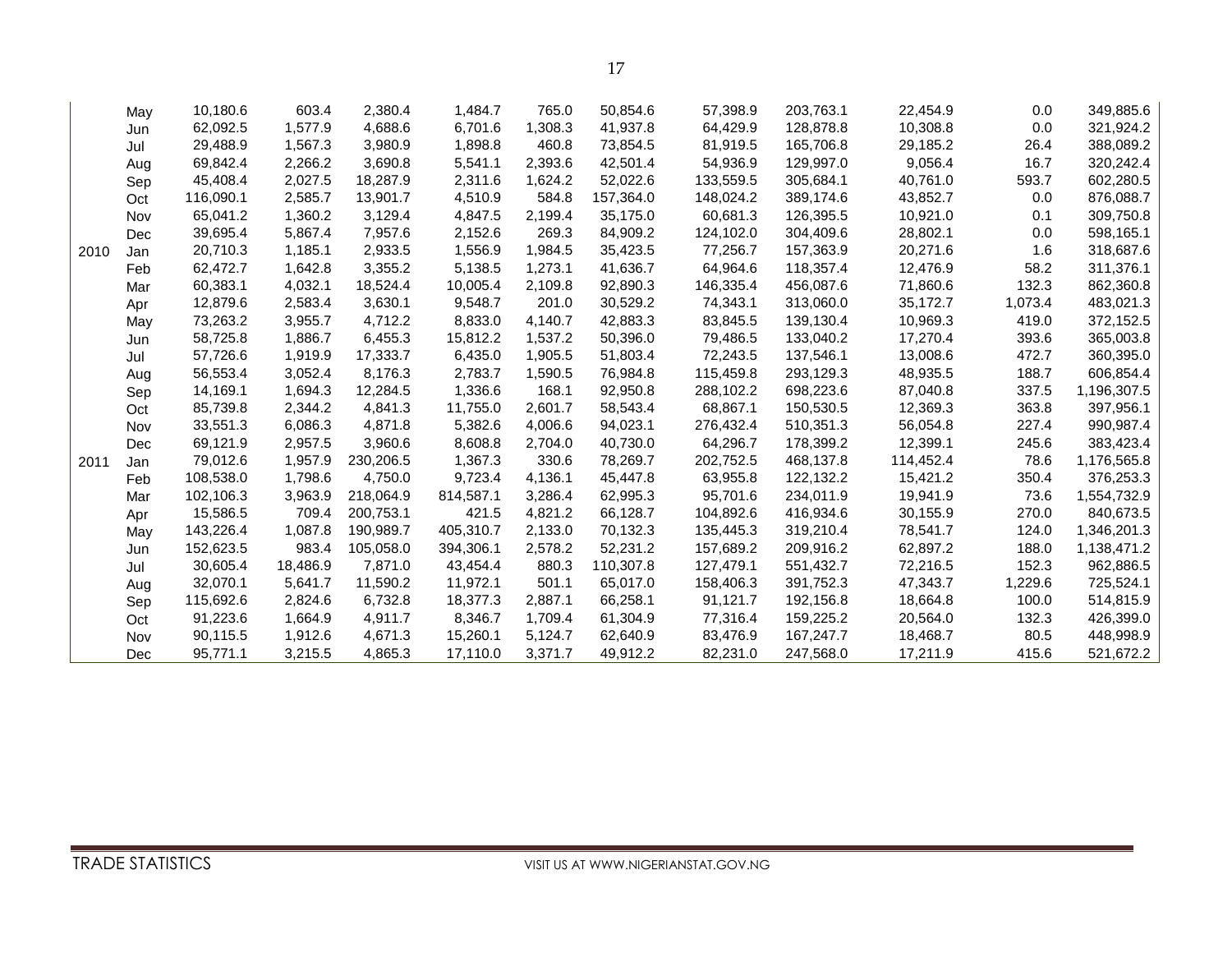#### Tab7 Imports Classified by Broad Economic

Categories (BEC) (₦'million)

|                                           | 2008       | 2009       | 2010       | 2011       | Q4-08   | Q4-09     | Q4-10     | Q4-11     |
|-------------------------------------------|------------|------------|------------|------------|---------|-----------|-----------|-----------|
| a. Value (N million)                      |            |            |            |            |         |           |           |           |
| 1 Food and Beverage                       | 296,250.08 | 572,684.21 | 636,539.36 | 1,177,406  | 82,653  | 223,650   | 192,173   | 282,220   |
| 11 Primary                                | 93,817     | 206,786    | 196,386    | 443,164    | 35,107  | 102,913   | 67,453    | 62,180    |
| 111 Mainly for industry                   | 79,833     | 171,784    | 146,164    | 359,572    | 31,781  | 87,690    | 48,934    | 51,924    |
| 112 Mainly for household<br>consumption   | 13,984     | 35,002     | 50,222     | 83,592     | 3,326   | 15,223    | 18,519    | 10,256    |
| 12 Processed                              | 202,433    | 365,898    | 440,153    | 734,241    | 47,547  | 120,736   | 124,720   | 220,040   |
| 121 Mainly for industry                   | 47,250     | 100,986    | 118,044    | 199,322    | 14,384  | 21,688    | 36,516    | 52,150    |
| 122 Mainly for household<br>consumption   | 155,184    | 264,912    | 322,109    | 534,919    | 33,163  | 99,049    | 88,204    | 167,890   |
| 2 Industrial Supplies (nec) <sup>1/</sup> | 1,237,361  | 1,597,473  | 2,075,427  | 2,638,986  | 251,553 | 579,887   | 631,098   | 427,577   |
| 21 Primary                                | 28,115     | 65,508     | 66,021     | 556,944    | 7,754   | 30,030    | 15,004    | 11,754    |
| 22 Processed                              | 1,209,246  | 1,531,965  | 2,009,406  | 2,082,042  | 243,799 | 549,858   | 616,094   | 415,822   |
| 3 Fuels and lubricants                    | 39,564     | 41,149     | 63,760     | 1,705,989  | 12,953  | 7,527     | 20,470    | 28,618    |
| 31 Primary                                | 91         | 944        | 67         | 221,687    | 14      | 910       | 31        | 9         |
| 32 Processed                              | 39,473     | 40,205     | 63,693     | 1,484,302  | 12,939  | 6,617     | 20,438    | 28,609    |
| 321 Motor spirit                          | 45         | 13,817     | 56,422     | 1,396,724  | 38      | 6,019     | 19,683    | 28,308    |
| 322 Other                                 | 39,429     | 26,388     | 7,271      | 87,578     | 12,900  | 599       | 756       | 301       |
| 4 Capital Goods and parts of 2/           | 969,231    | 1,202,817  | 1,640,236  | 1,471,913  | 198,276 | 393,680   | 477,933   | 364,396   |
| 41 Capital goods                          | 734,638    | 784,649    | 1,021,539  | 1,031,924  | 135,837 | 249,493   | 345,603   | 299,697   |
| 42 Parts and accessories                  | 234,593    | 418,168    | 618,696    | 439,990    | 62,439  | 144,187   | 132,330   | 64,699    |
| 5 Transport Equipment and parts           | 562,280    | 1,167,081  | 1,611,974  | 2,003,856  | 198,274 | 365,749   | 372,929   | 205,192   |
| 51 Passenger motor cars                   | 182,184    | 384,024    | 621,175    | 562,966    | 90,495  | 107,457   | 141,567   | 53,698    |
| 52 Other                                  | 253,243    | 463,798    | 582,440    | 624,641    | 78,295  | 130,387   | 122,069   | 101,626   |
| 521 Industrial                            | 190,819    | 385,773    | 504,796    | 493,407    | 68,814  | 97,403    | 99,688    | 62,022    |
| 522 Non-industrial                        | 62,424     | 78,025     | 77,644     | 131,233    | 9,482   | 32,984    | 22,381    | 39,604    |
| 53 Parts and accessories                  | 126,852    | 319,259    | 408,360    | 816,249    | 29,484  | 127,905   | 109,293   | 49,868    |
| 6 Consumer Goods (nec)                    | 188,454    | 464,951    | 615,545    | 816,425    | 34,409  | 213,447   | 76,410    | 88,212    |
| 61 Durable                                | 70,503     | 174,544    | 197,104    | 247,457    | 14,777  | 100,670   | 26,958    | 30,292    |
| 62 Semi-durable                           | 54,283     | 135,563    | 182,718    | 209,070    | 9,128   | 37,023    | 19,346    | 17,005    |
| 63 Non-durable                            | 63,669     | 154,843    | 235,723    | 359,898    | 10,504  | 75,754    | 30,107    | 40,915    |
| 7 Goods not elsewhere specified           | 5,956      | 1,676      | 5,045      | 218,620    | 232     | 1,076     | 1,354     | 855       |
| <b>Total Imports</b>                      | 3,299,097  | 5,047,831  | 6,648,526  | 10,033,195 | 778,350 | 1,785,016 | 1,772,367 | 1,397,070 |